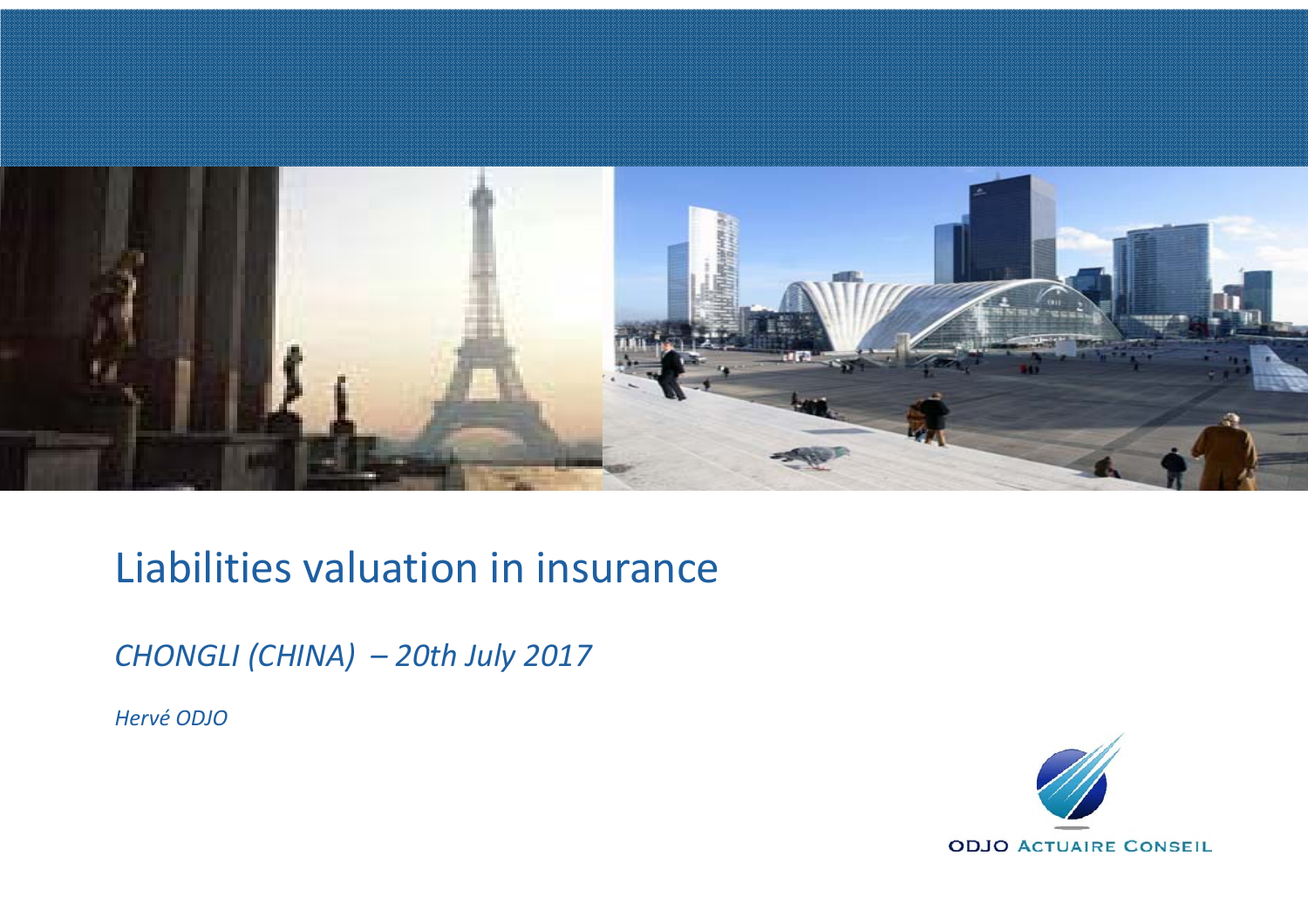### **Agenda**

#### ►1. Introduction

2. Liabilities valuation principles

3. Focus on the Best Estimate / Current Estimate

4. Methodologies for non-life business

5. Challenge for supervisory authorities

6. Discussions and Case Study

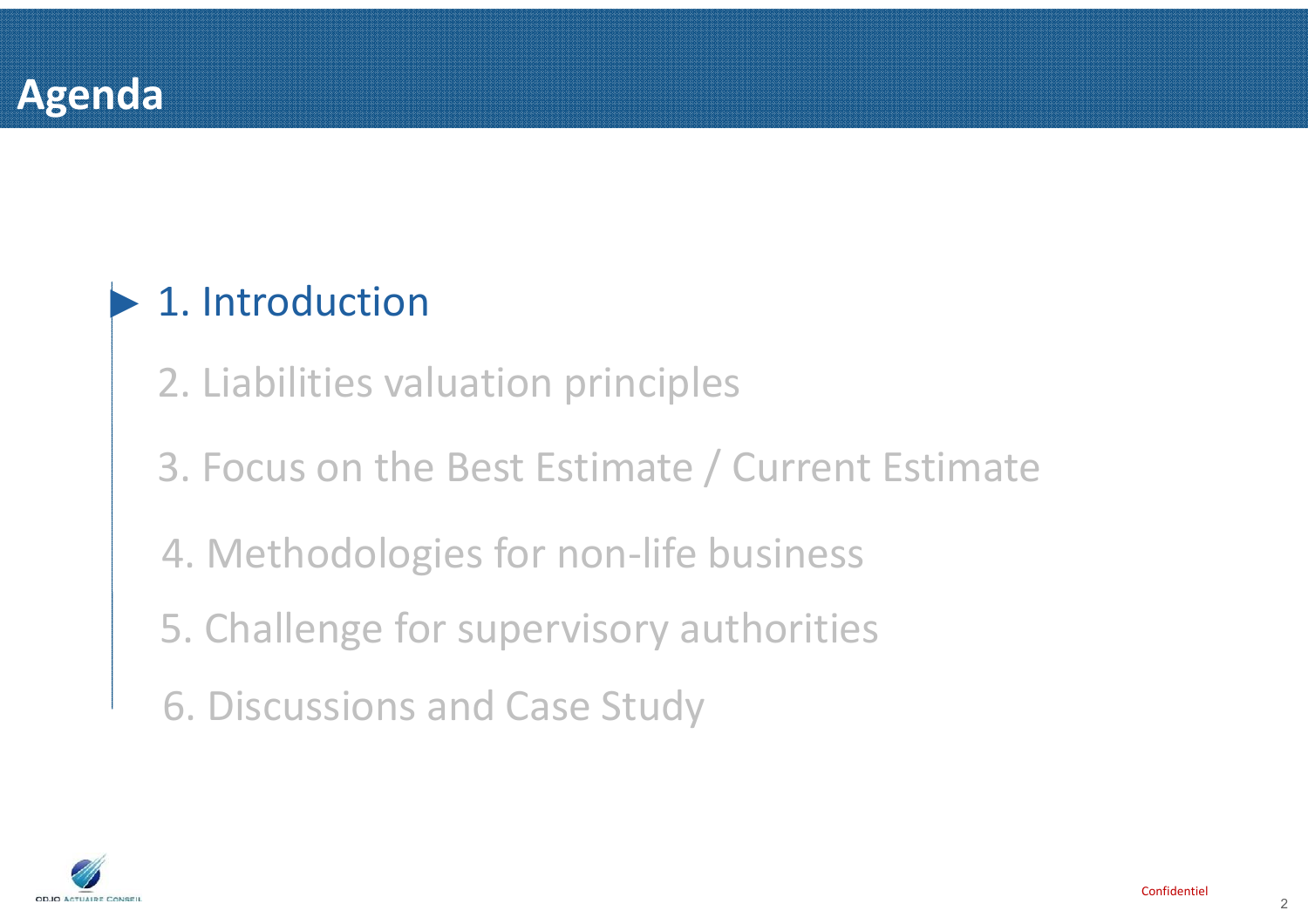#### **Introduction**

- **ICP 14** establishes requirements for the valuation of assets and liabilities for the solvency purposes.
- P) This presentation, will be focused on liabilities, and more precisely on technical provisions
- Valuation of technical provisions is critical in a supervision context.
- P) In general, technical provisions represent the largest component of companies' balance sheets.
	- Could represent more than 75% of the total balance sheet
- $\mathcal{L}^{\mathcal{L}}$  A strong assessment of these technical provisions is required in order to ensure the solvency conditions of companies

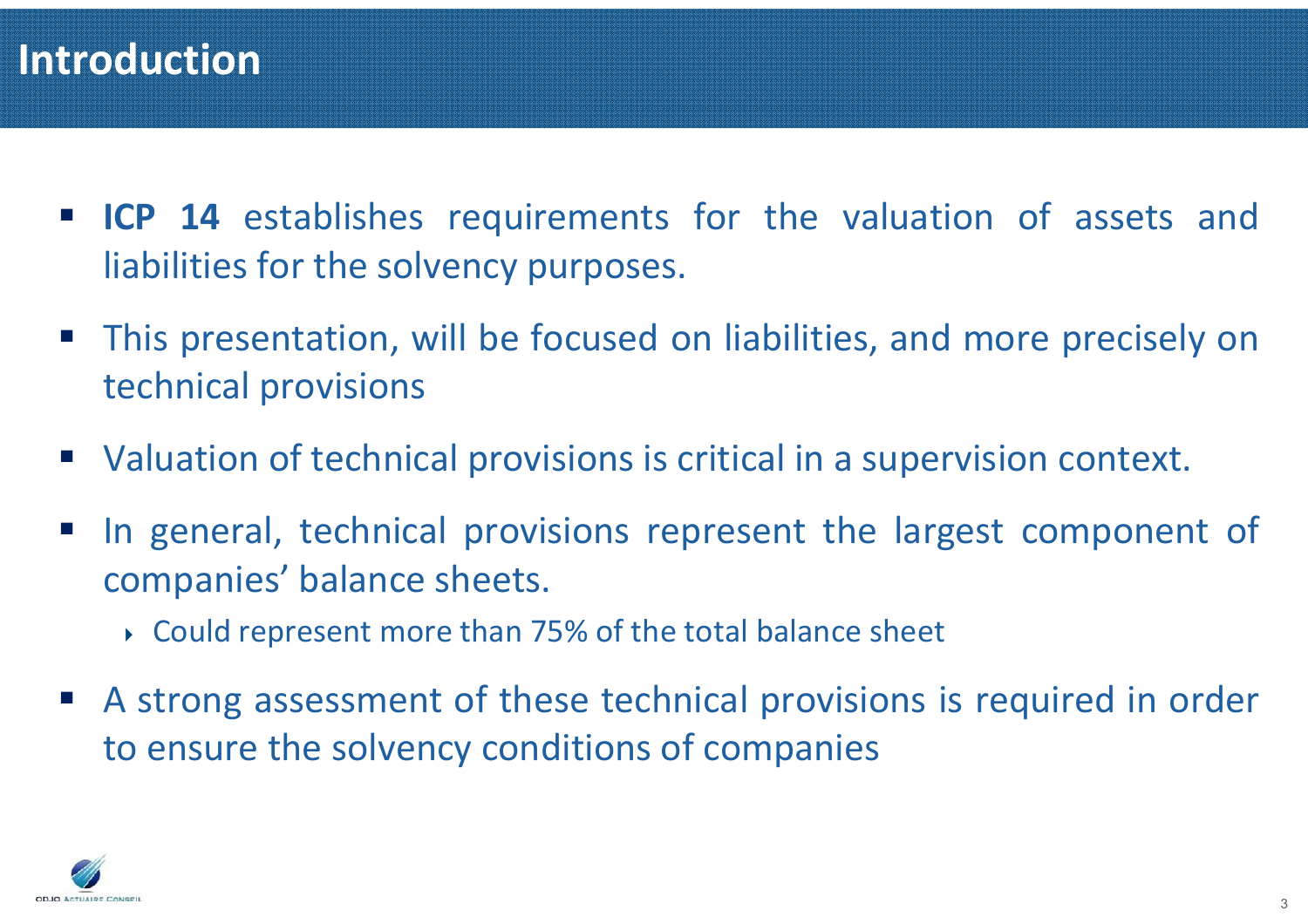#### **Introduction**

- $\mathcal{L}_{\mathcal{A}}$ Why technical provisions assessment is critical for solvency purpose?
- $\overline{\mathbb{R}}$ Situation that a supervision system would like avoid:

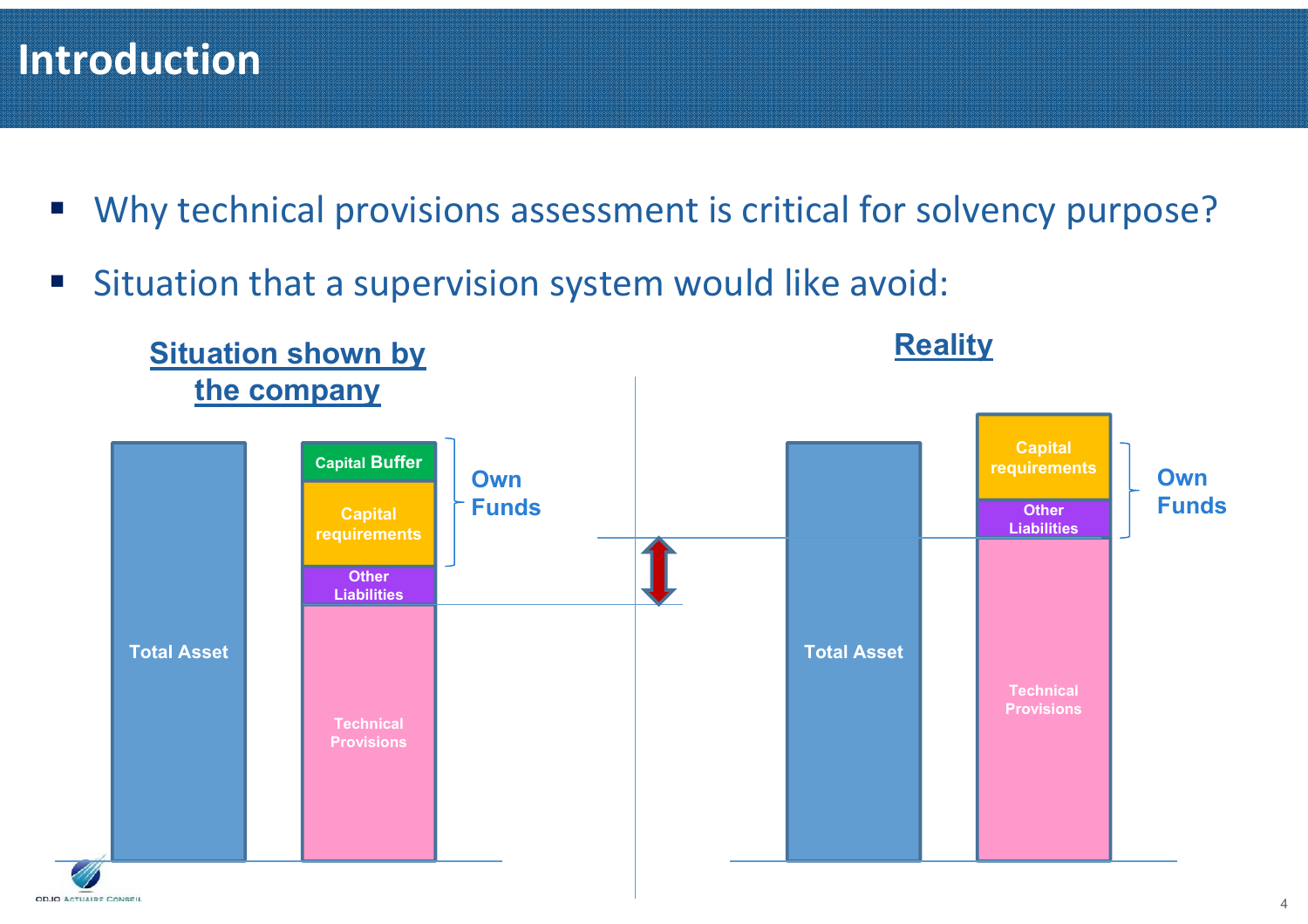

#### 1. Introduction

#### ►2. Liabilities valuation principles

3. Focus on the Best Estimate / Current Estimate

- 4. Methodologies for non-life business
- 5. Challenge for supervisory authorities
- 6. Discussions and Case Study

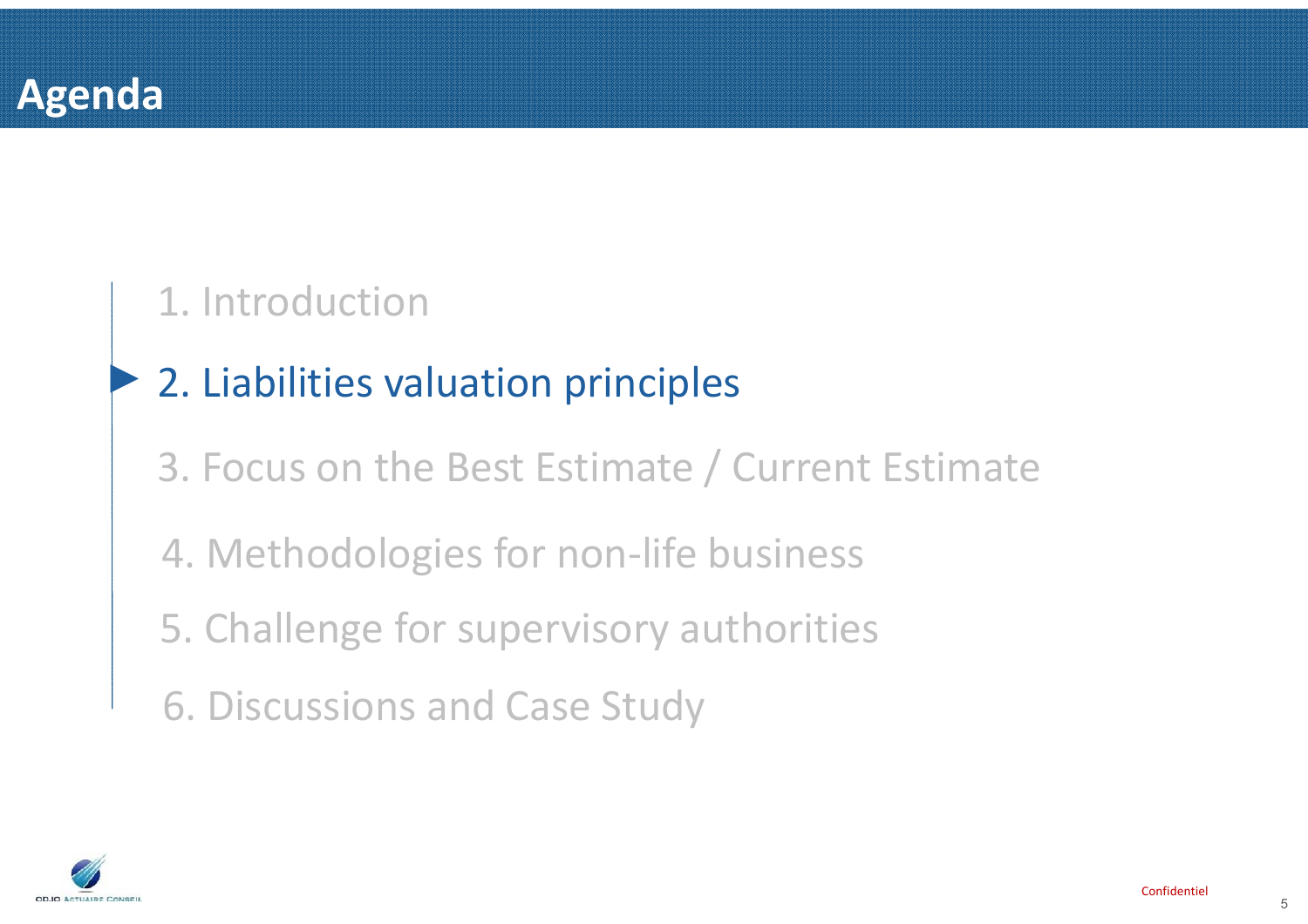*The claim reserving concept*

- P) Reserving in insurance is justified by the reverse production cycle specific to the insurance activity
	- Collection of premium in advance
	- Payment of claims that will occur during the coverage period

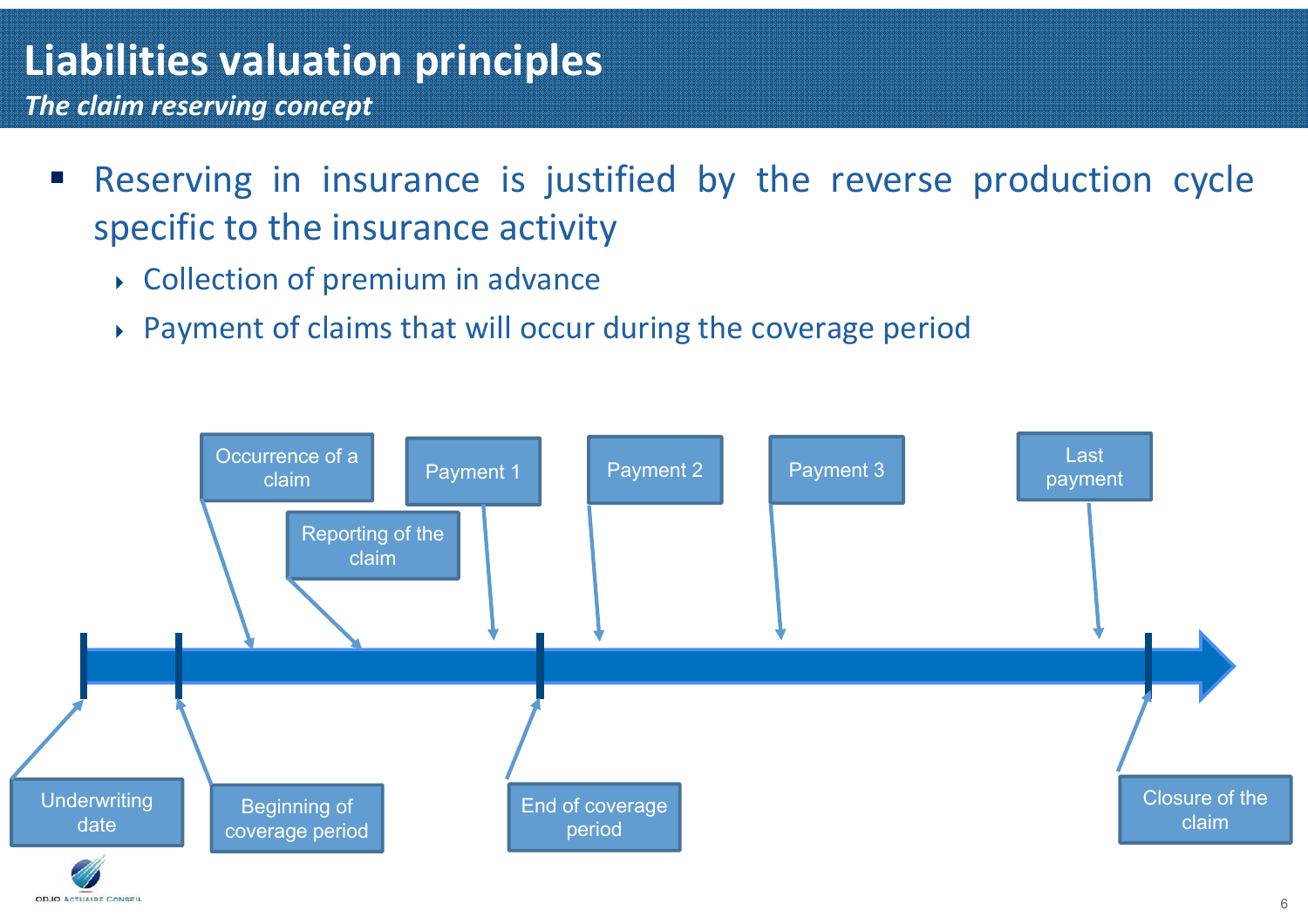*The claim reserving concept*

- In adition, at each time the company has to estimate the case reserve on each individual claim, based on information available at that time
- $\mathcal{L}_{\mathcal{A}}$  For this reason, depending on the type of claim, the value of each individual known claim (Cumulative Paid <sup>+</sup> Case Reserve) could vary significantly in time till the closing date



- For each segment and for each accident year, the role of the actuary is to estimate in the time, the IBNR (Incurred But Not Reported) amount required on the top of the incurred claim in order to reach the estimated value of ultimate claim amount. IBNR <sup>=</sup> IBNER <sup>+</sup> IBNYR
	- Þ IBNYR <sup>=</sup> Incurred But Not Yet Reported (unknown claims)
	- ▶ IBNER <sup>=</sup> Incurred But Not Enough Reported (known claims)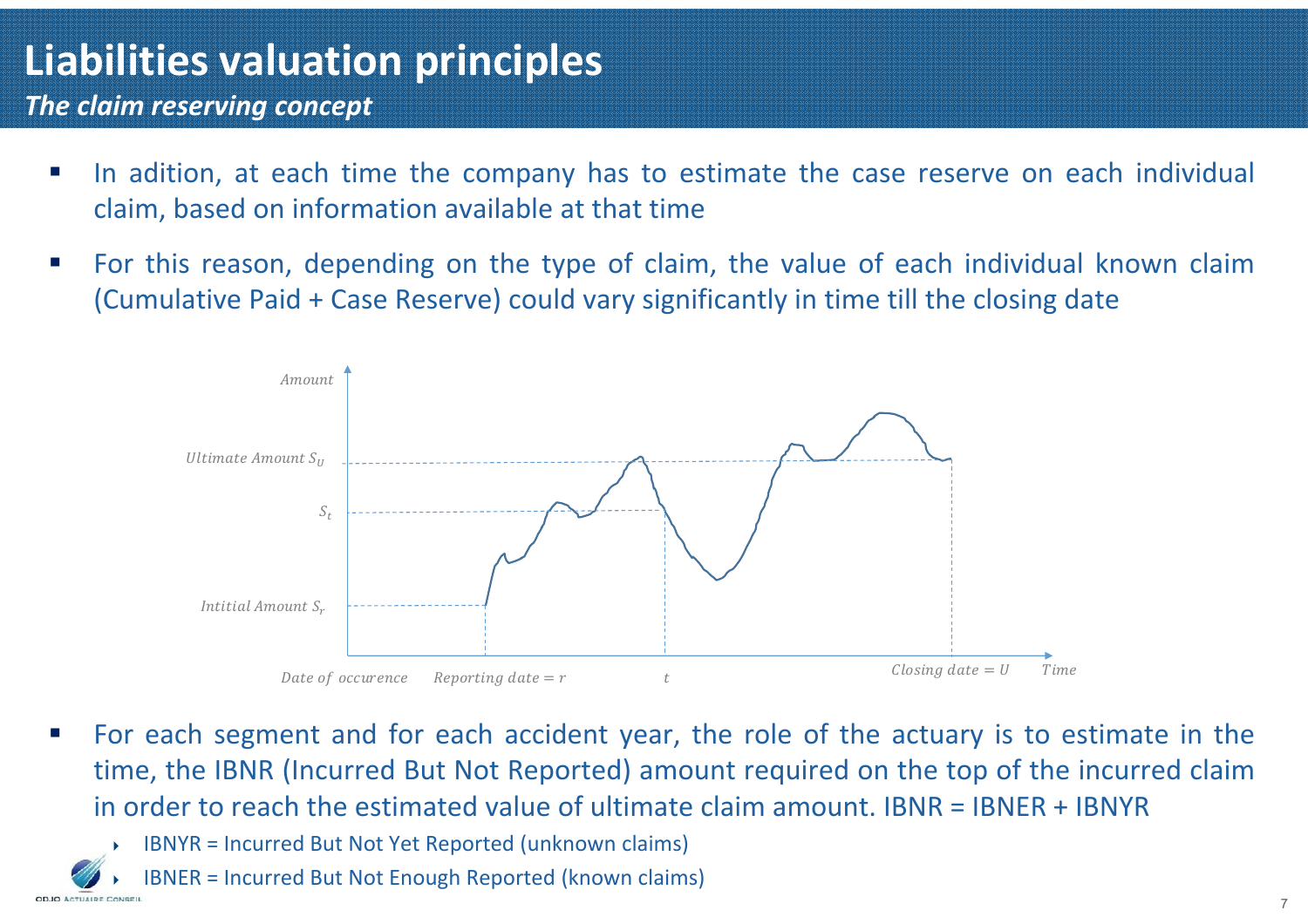- $\mathcal{L}^{\mathcal{L}}$  Here, we select some articles of ICP 14, that present the requirements concerning the principles that should guide the valuation of technical provisions.
- $\mathcal{L}_{\mathcal{A}}$ ■ ICP 14.4: The valuation of assets and liabilities is an economic valuation
	- An insurance financial position is not obscured by hidden or inherent conservatism or optimism in the valuation
- $\blacksquare$ ICP 14.5: An economic valuation of assets and liabilities reflects the risk adjusted **present value of their cash flows**
	- ▶ Prospective valuation of the future cash flows (inflows and outflows) allowing for their riskiness and the time value
	- ▶ Quoted market value, or <sup>a</sup> current sale or purchase value may also reflect the prospective valuation of cash flows
	- $\blacktriangleright$  . Market consistent valuation or amortised cost are used by some juridiction

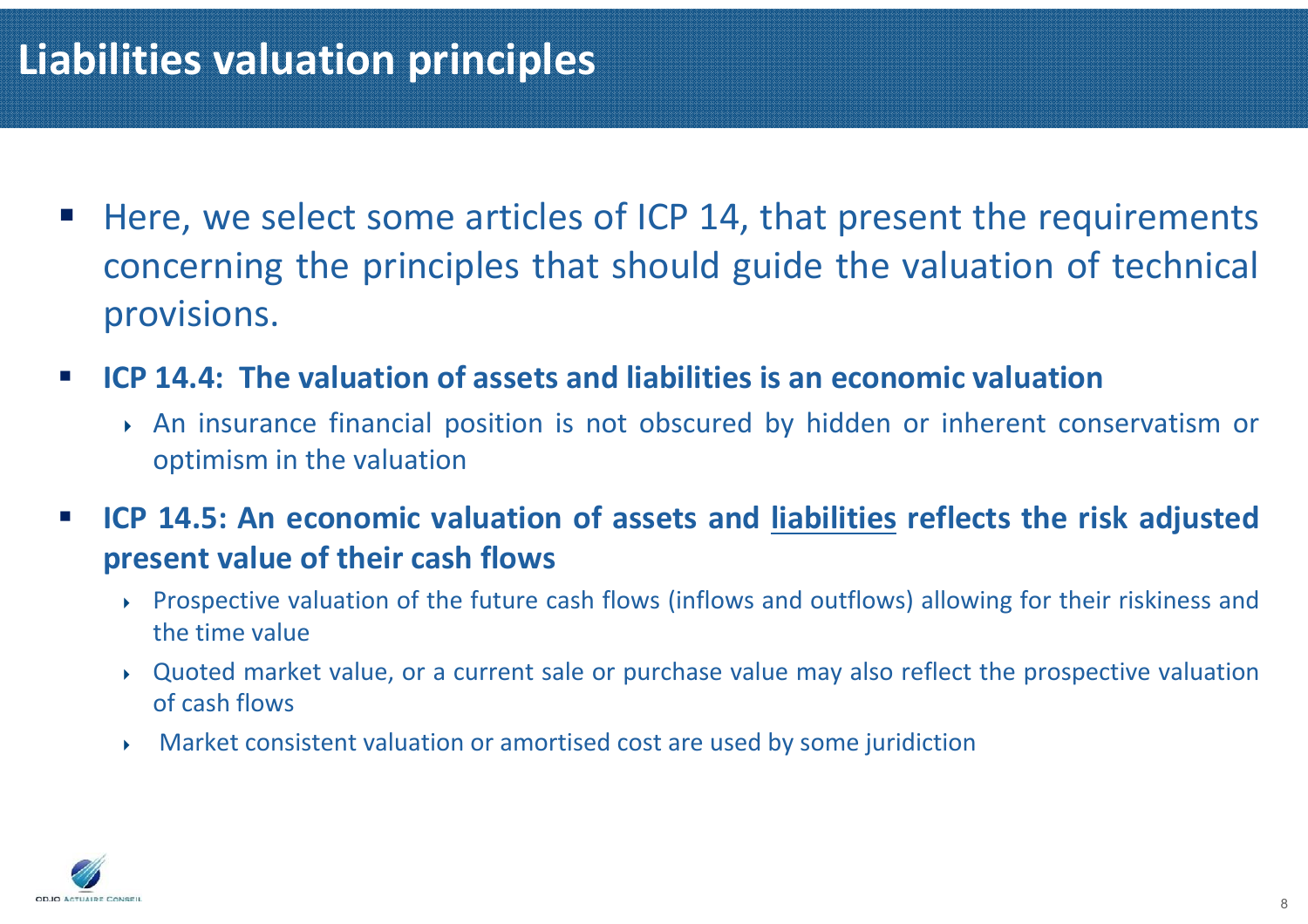- $\overline{\phantom{a}}$ ICP 14.7: The valuation of technical provisions exceeds the Current Estimate by a **margin (Margin over the Current Estimate or MOCE)**
	- ▶ Technical provisions <sup>=</sup> assets or liabilities that represent the economic value of the insurer fulfilling its insurance obligations to policyholders and other beneficiaries arising other the lifetime of the insurer's portfolio of policies.
	- ▶ Includes <sup>a</sup> margin (MOCE) to cover the inherent uncertainty of those obligations
	- ▶ Current Estimate <sup>=</sup> Expected present value of cash flows (use of actuarial and statistical techniques)
		- Cash flows include premium receivable, claims payable, any other policy cash flows, future administrative expenses, acquisition costs, …
	- MOCE is the cost of covering the uncertainty in the cash flows e.g by holding capital or hedging or reinsurance or other risk mitigation techniques
		- Where, for example, capital is required to give <sup>a</sup> level of confidence required by the solvency regime, the technical provisions should at minimum cover the cost of holding that capital
	- ◆ Technical Provisions = Current Estimate + MOCE
- $\mathbb{R}^n$  *Comparison with Solvency II*
	- *Best Estimate*  $\Leftrightarrow$  Current Estimate
	- **▶ Risk Margin**  $\Leftrightarrow$  **MOCE**

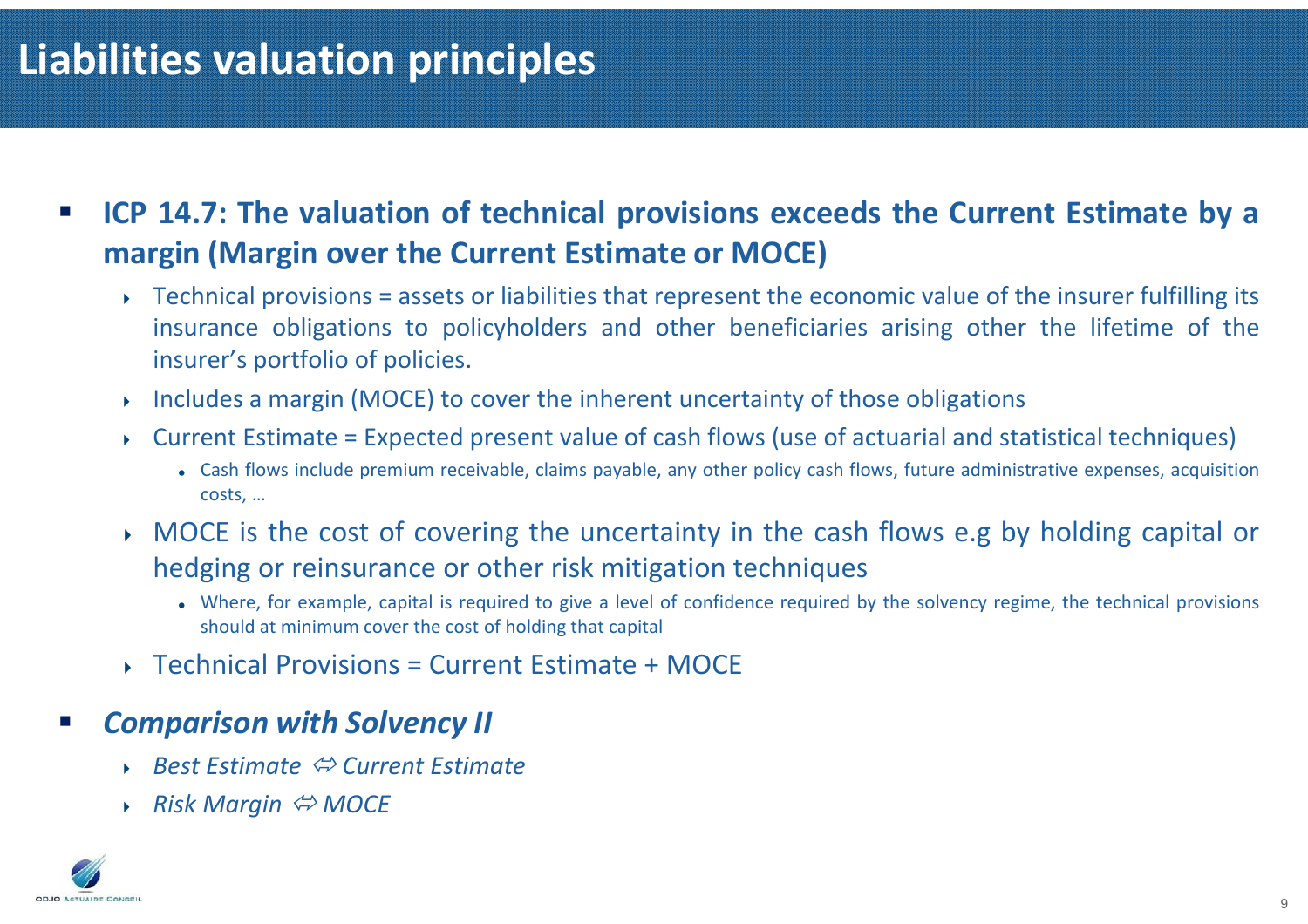

►

#### 1. Introduction

2. Liabilities valuation principles

### 3. Focus on the Best Estimate / Current Estimate

- 4. Methodologies for non-life business
- 5. Challenge for supervisory authorities
- 6. Discussions and Case Study

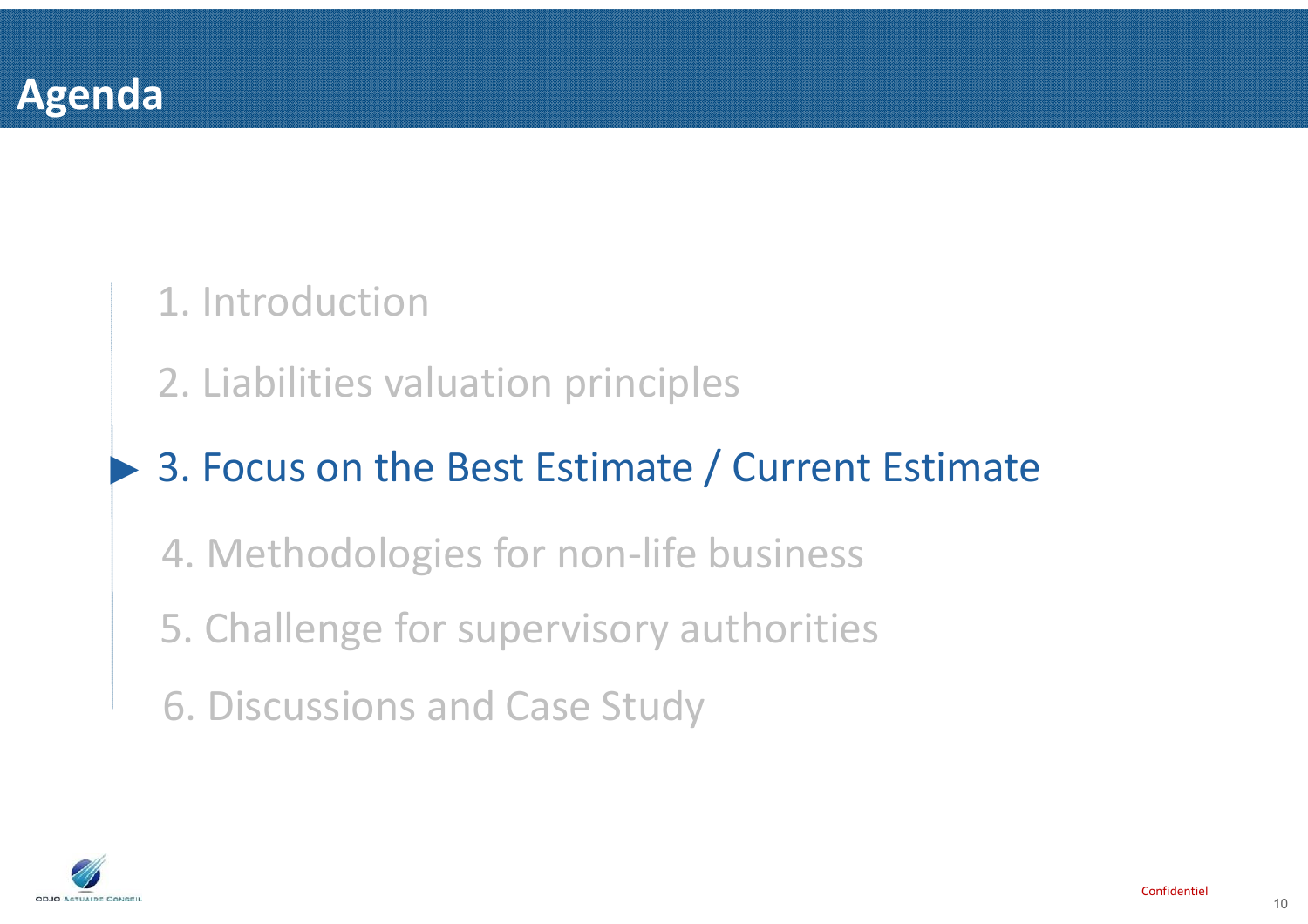#### **Best Estimate valuation is crucial under Solvency II**

- $\mathcal{L}_{\mathcal{A}}$  For Non-Life companies, an underestimation of the BEL will directly impact the Own Funds
- $\mathcal{L}_{\mathcal{A}}$  Best Estimate of Liability is also <sup>a</sup> key input of the SCR calculation when standard formula isapplied. The volume used to calculate the nonlife premium and reserve risk include the BEL (Claims Provisions)
- $\mathcal{L}_{\mathcal{A}}$  $Solvency Ratio = \frac{Own \text{ Funds}}{SCR}$ 
	- An under-estimation of the BEL will increase the Own Funds and decrease the SCR
- **Consequence** 
	- Significant distorsion of the Solvency ratio



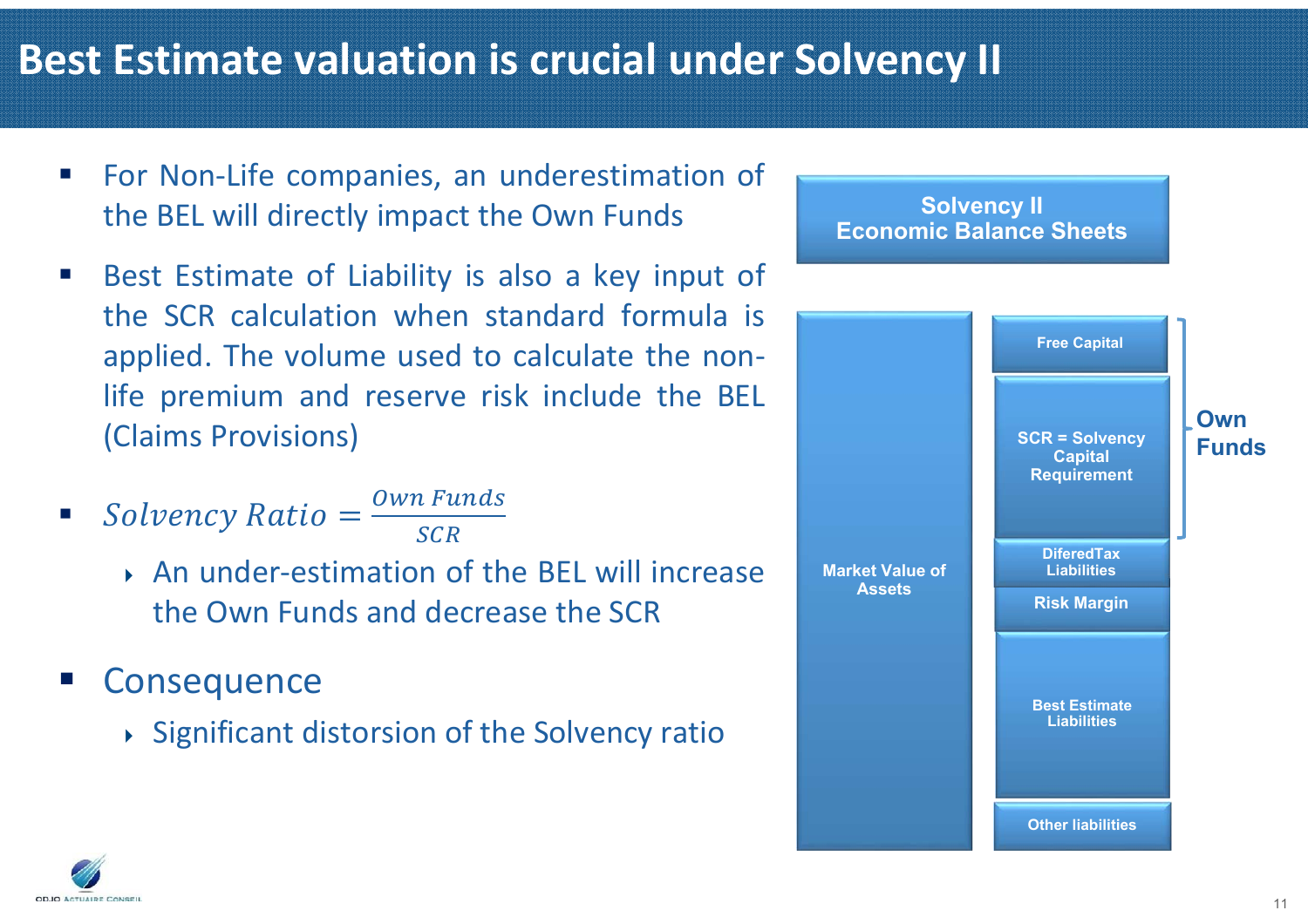#### **Best Estimate**

- $\mathcal{L}_{\mathcal{A}}$  The best estimate should correspond to the probability weighted average of future cash-flows taking account of the time value of money
- $\mathcal{L}_{\mathcal{A}}$  Cash flows should include (non-exhaustive list):
	- Benefit payments to policyholders and to the beneficiaries
	- Expenses directly allocated to the claim (expertise cost, …)
	- Receivables for salvages and subrogations
	- Future premiums
	- Expenses
		- Administrative,
		- claims management,
		- investments management,
		- Acquisition.

#### P) Cash-flows shall be discounted

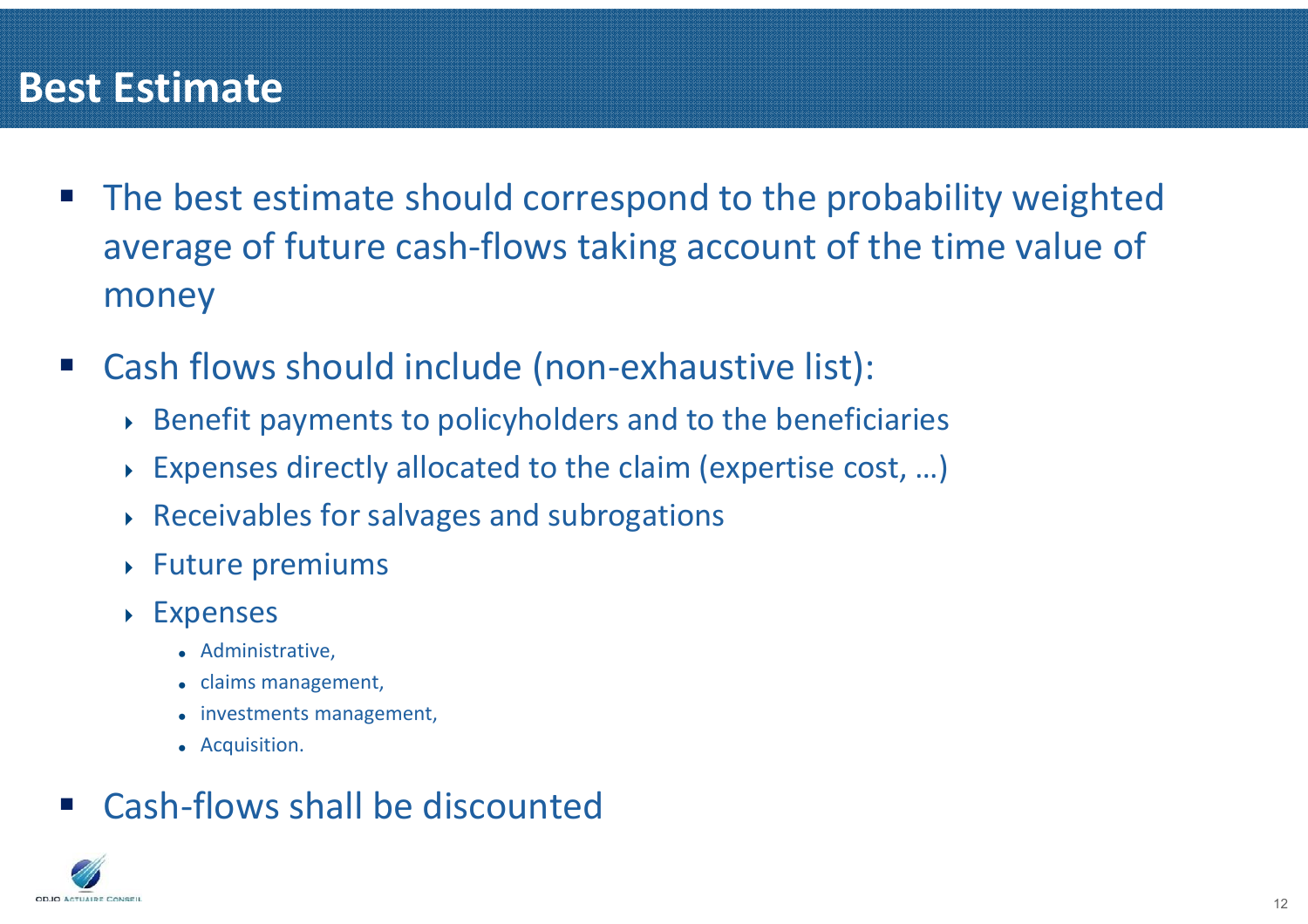#### **Best Estimate calculation**

- $\mathcal{L}_{\mathcal{A}}$  Best Estimate shall be calculated gross and without deduction of the recoverables from reinsurance contracts and SPV
- **The Best Estimate of recoverables shall be calculated separately and** should take account of the expected default of the reinsurer
- $\mathcal{L}^{\mathcal{A}}$  Undertakings should use **actuarial and statistical techniques** for the calculation of the best estimate which appropriately reflect the risks that affect the cash-flows
	- **No prescribed valuation method**

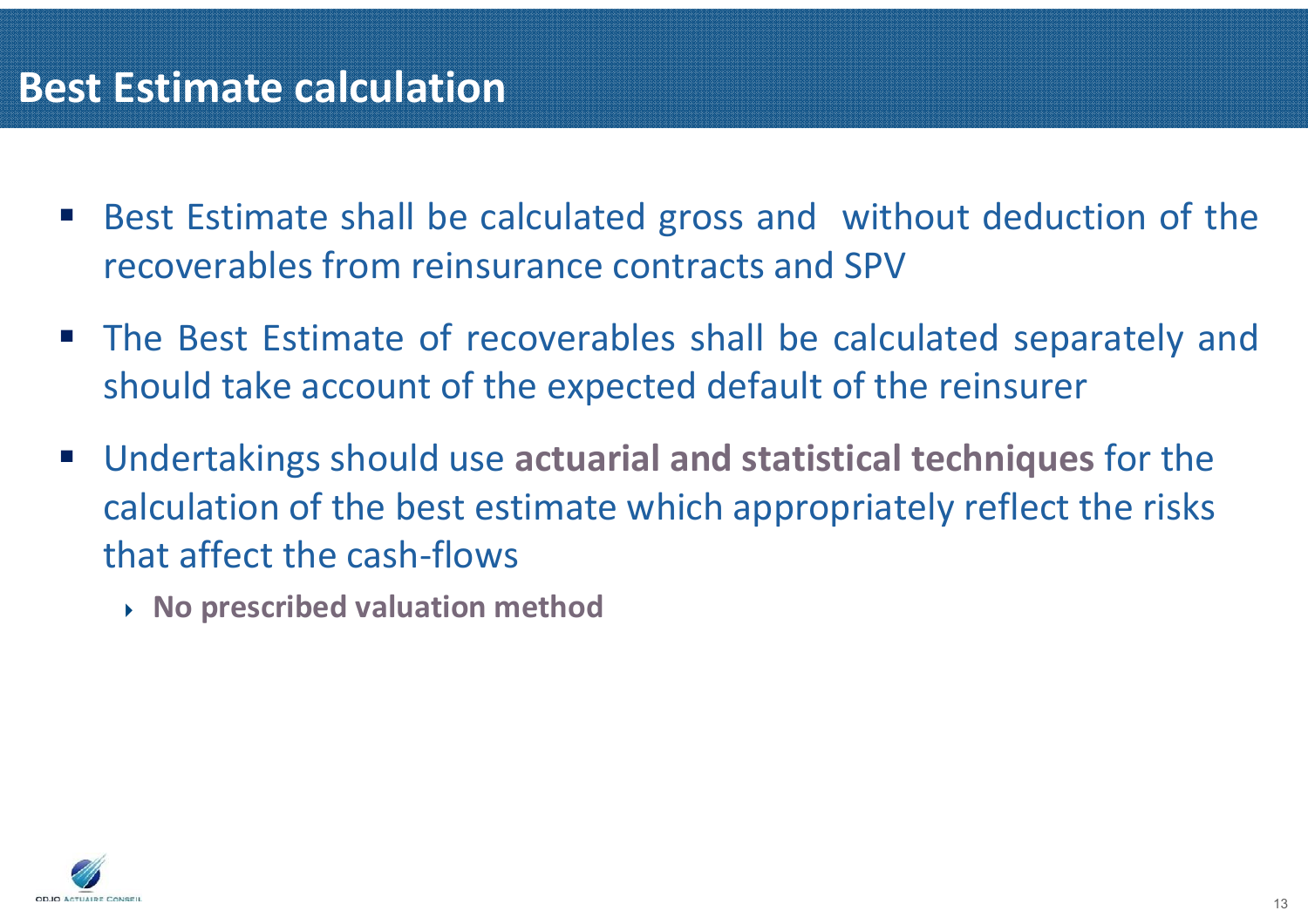#### **For Life business**

- P) Cash flows projection shall be made for each policy.
- $\mathcal{L}_{\mathcal{A}}$  However, when this is calculation is undue burden, undertakings may, under certain conditions, perform this projection on grouping data (model points)
- P) In certain circonstances, the BE of liabilities could be negative:
	- this is acceptable and undertakings should not set the value of BE to 0
- P) Best estimate should take into account:
	- discretionary benefits,

ODJO ACTUAIRE CONSEIL

- all financial contractual guarantees and options
- P) For this purpose, simulation methods should sometimes be necessary to valuate the Best Estimate.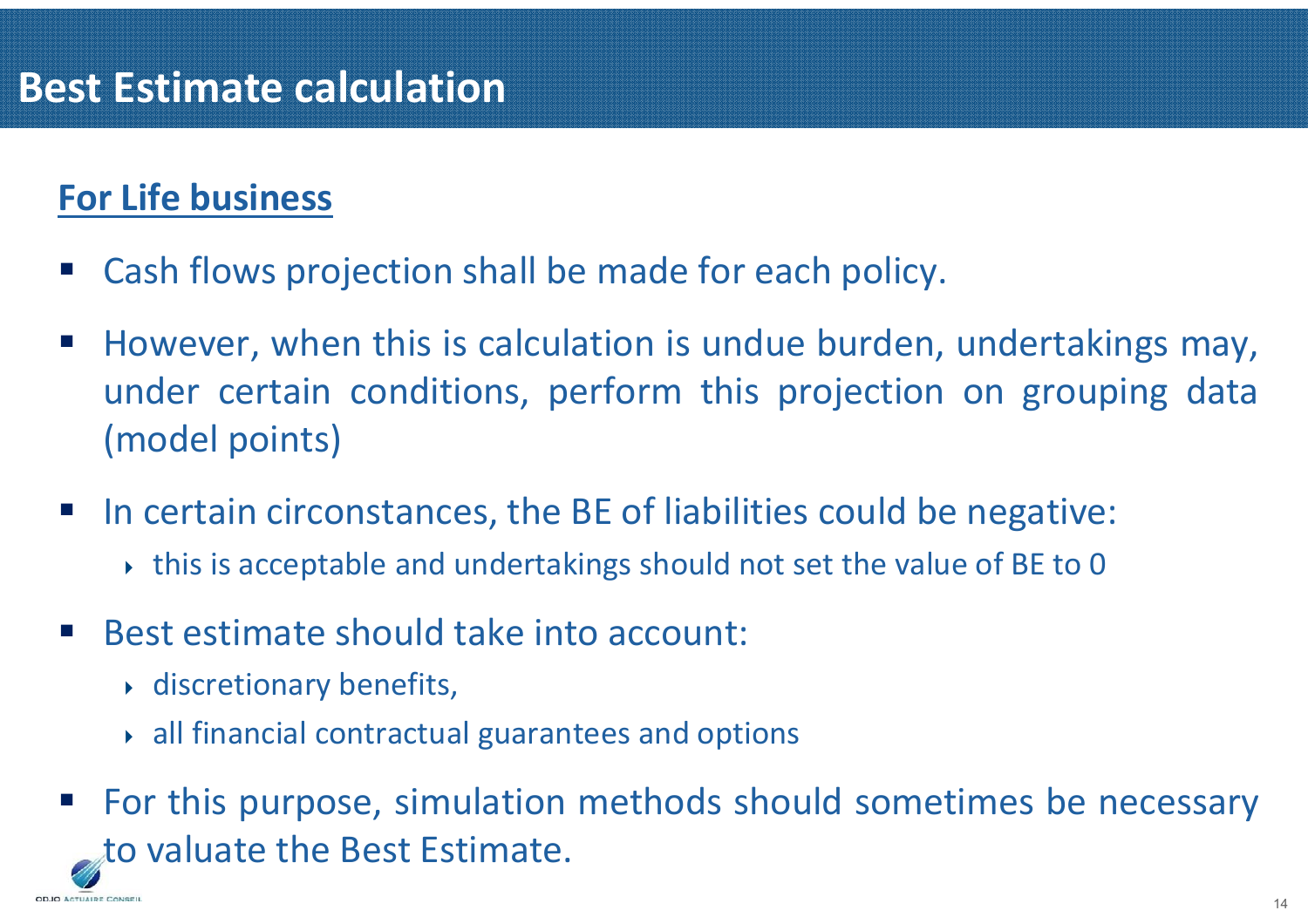#### **For Non-Life business**

- P) Separate calculation should be made for:
	- The Best Estimate of **premium provision**
	- The Best estimate of **outstanding claims provision**
- P) The Best Estimate of outstanding claims provisions is generally calculated following the steps below:
	- Valuation of Undiscounted Best Estimate
	- Projection of the future claim cash flows
	- Projection of future expenses cas flows
	- Projection of future premium (if any)
	- Discounting of cash flows

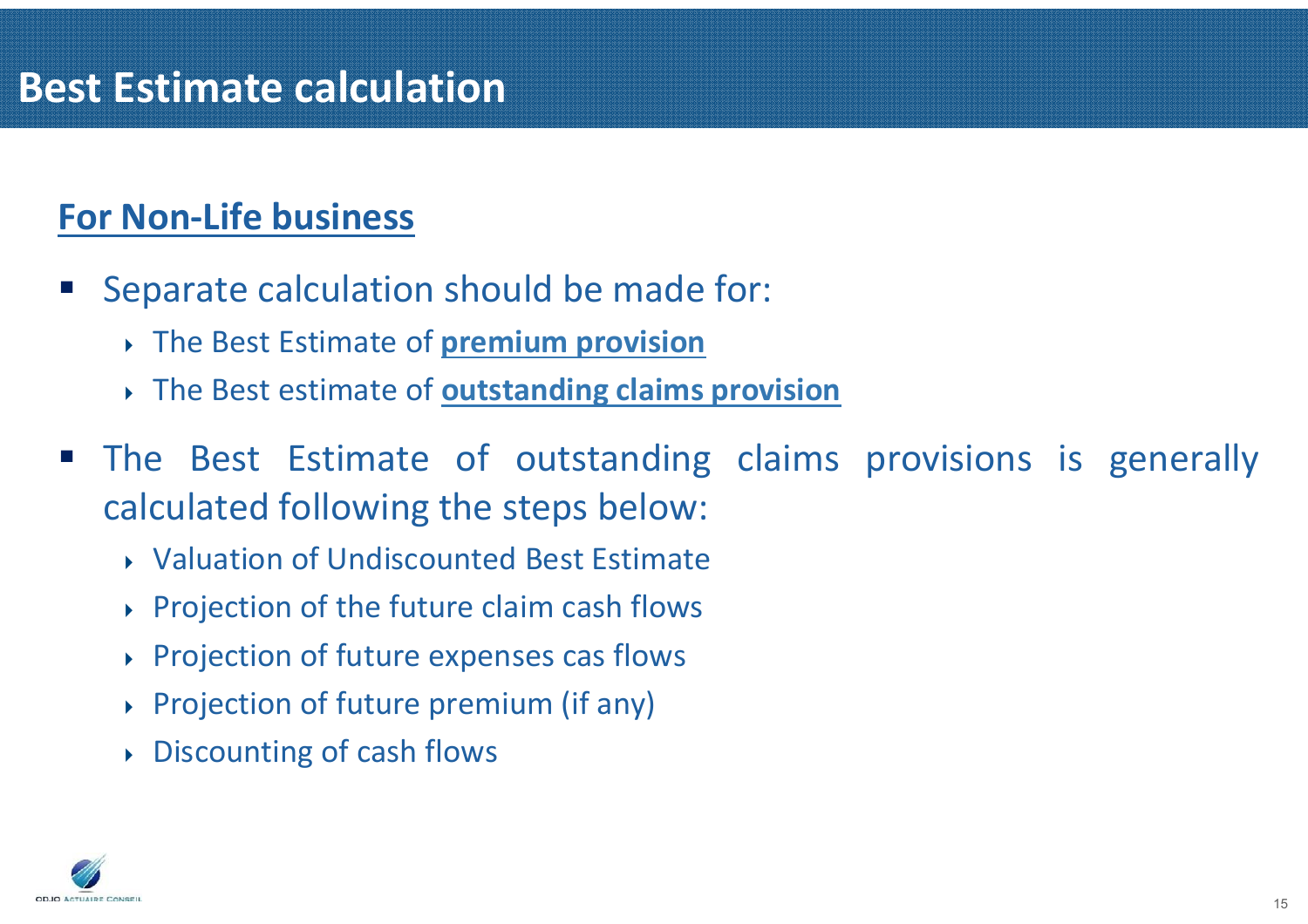- $\mathcal{L}_{\mathcal{A}}$  The first step corresponds to the classical claims reserves actuarial estimation
- $\mathcal{L}_{\mathcal{A}}$  The actuarial community agrees on applying "Macro Models" for this purpose:
	- Methods using aggregate data
- P) In general development triangles are used
	- Paid triangle
	- Incurred triangle (Cummulative Paid <sup>+</sup> Case Reserves)
	- Number of claims triangle
	- …

ODJO ACTUAIRE CONSEIL

- $\mathcal{L}_{\mathcal{A}}$  In Non-Life, the calculation of Best Estimate does not require the use of stochastic methods:
	- ▶ Deterministic methods are generally sufficient.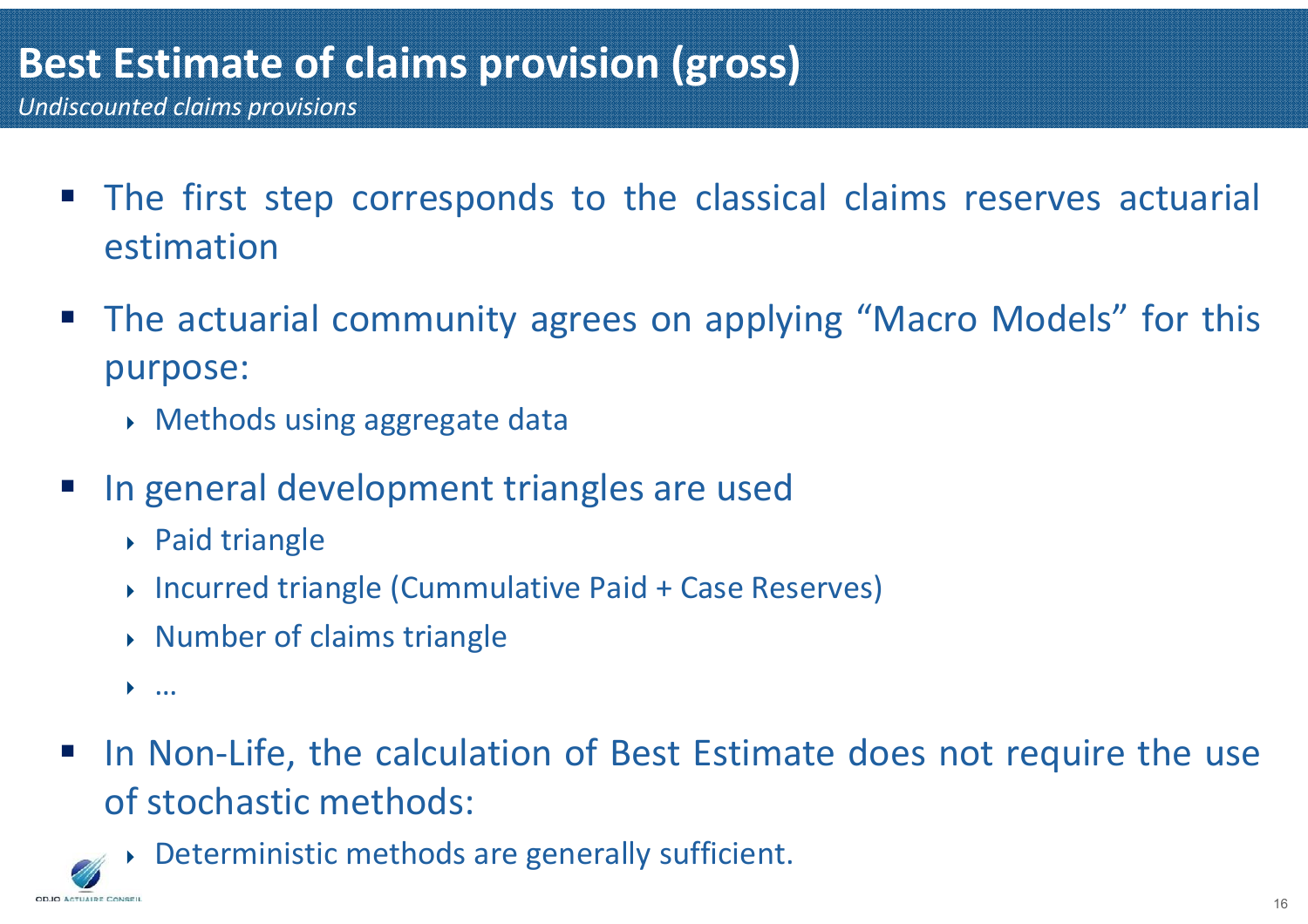

#### 1. Introduction

2. Liability valuation principles

#### 3. Focus on the Best Estimate / Current Estimate

#### ►4. Methodologies for non-life business

- 5. Challenges for supervisory authorities
- 6. Discussions and Case Study

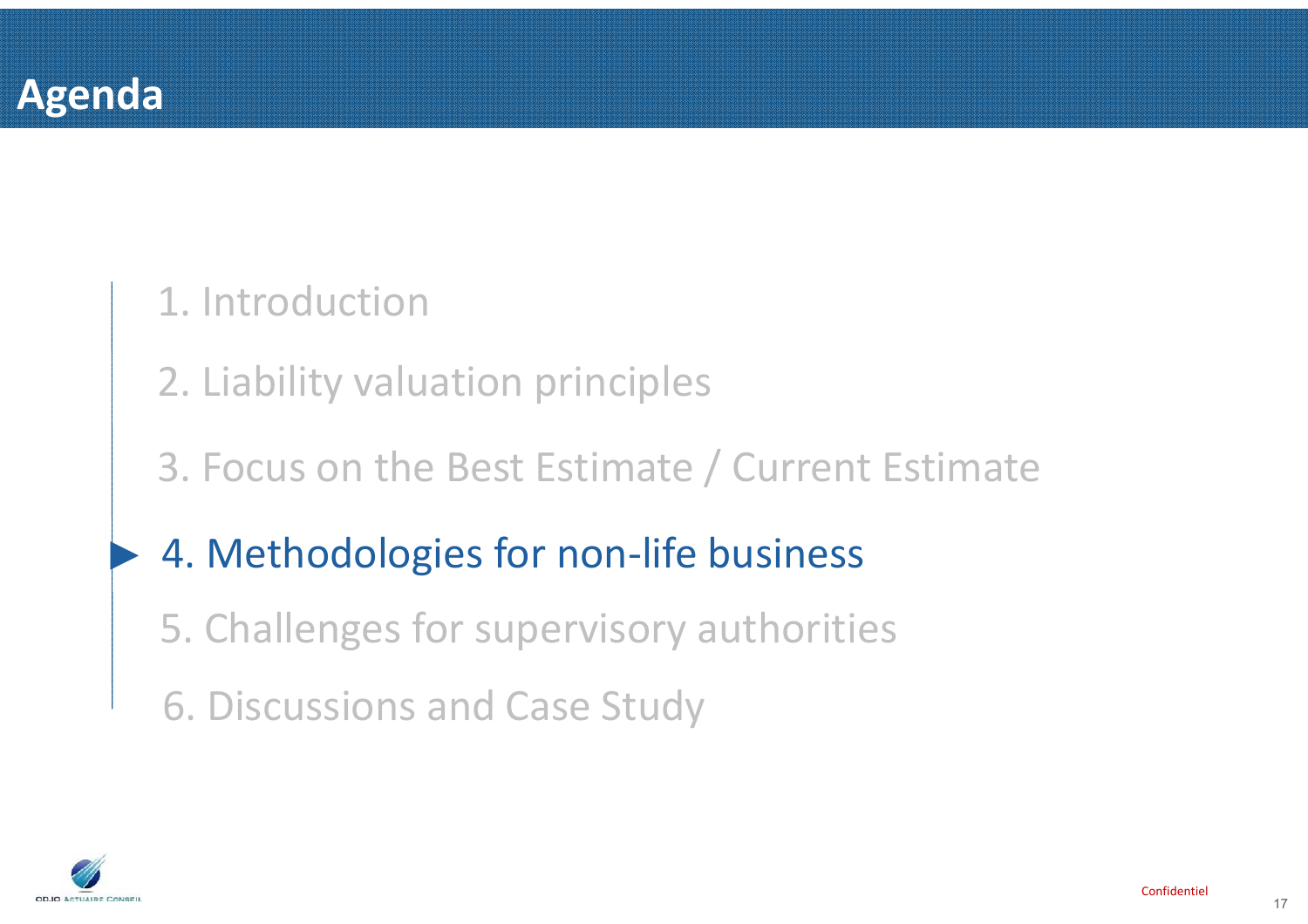- The actuarial community agrees in applying the following actuarial methods when calculating the claims reserves
	- Chain Ladder
	- Bornhuetter Ferguson
	- ▶ Naïve Loss Ratio
	- ▶ Number of Claims / Average Cost
- $\mathcal{L}^{\text{max}}$  Other methods exist and can be used if needed. As examples:
	- Separation methods
		- Taylor
		- Verbeek
	- De Vylder method
	- …

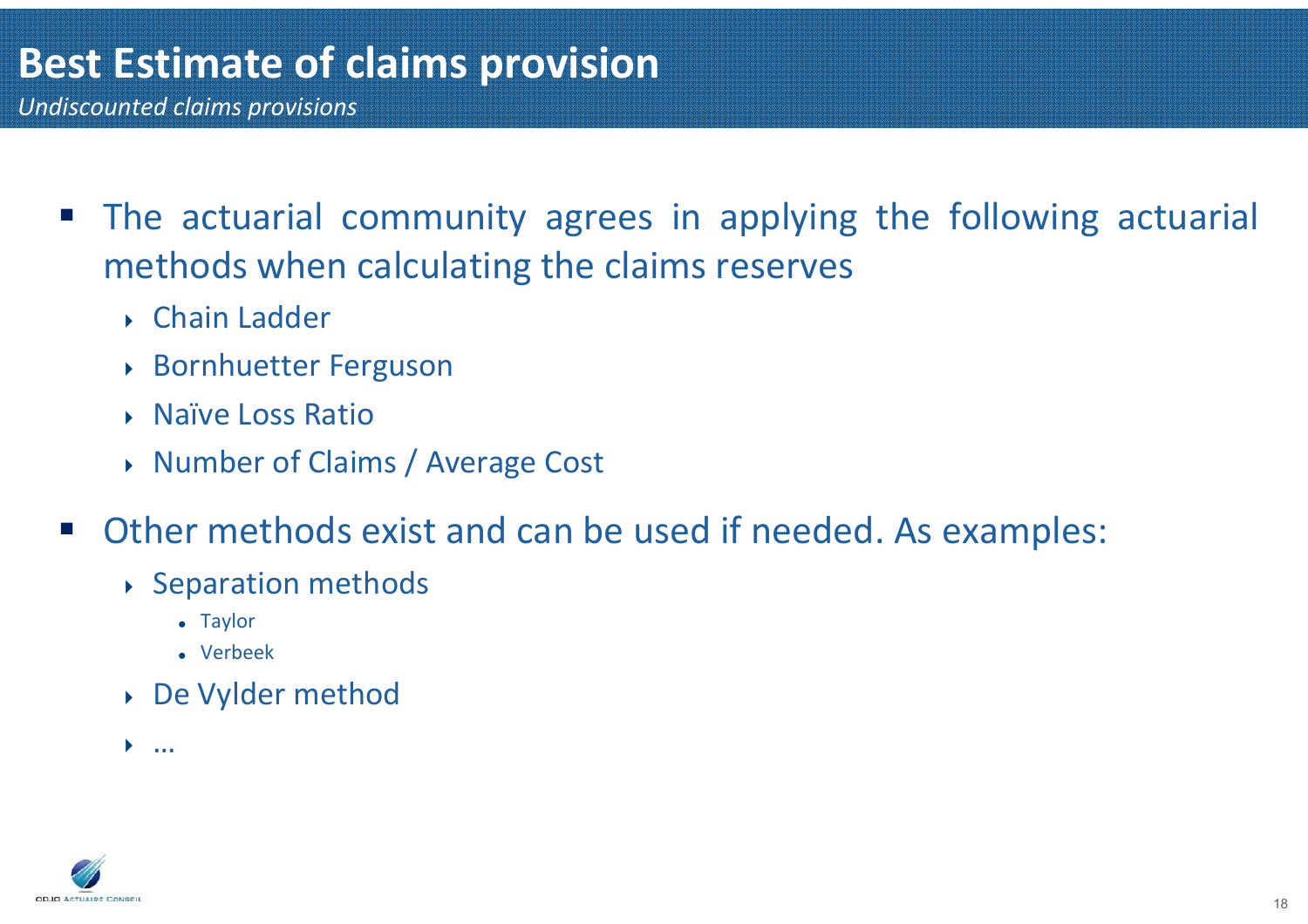- $\overline{\phantom{a}}$  Most popular approach: Chain Ladder
	- Applied on cumulative data

|                                   | Development period                           |                           |                           |                           |              |                             |              |                                        |              |
|-----------------------------------|----------------------------------------------|---------------------------|---------------------------|---------------------------|--------------|-----------------------------|--------------|----------------------------------------|--------------|
| Origin<br>Year                    |                                              | $\overline{2}$            | $\sim 10$                 | $\mathbf{i}$              | $\mathbf{L}$ | $n-i+1$                     | $\mathbf{L}$ | $n-1$                                  | $\mathbf{n}$ |
| $\mathbf{1}$                      | C <sub>11</sub>                              | $C_{12}$                  | $\ddotsc$                 | $C_{1i}$                  | $\ddotsc$    | $\ddotsc$                   | $\ddotsc$    | $C_{1,n-1}$                            | $C_{1n}$     |
| $\overline{2}$                    | $C_{21}$                                     | $C_{22}$                  | $\ddotsc$                 | $C_{2i}$                  | $\ddotsc$    | $\sim 100$                  |              | $C_{2,n-1}$ ----                       |              |
| $\ddotsc$<br>$\mathbf{i}$         | $\sim$ $\sim$ $\sim$<br>$\sim$ $\sim$ $\sim$ | $\sim$ $\sim$ $\sim$      | .<br>$\sim$ $\sim$ $\sim$ | $\mathbf{1}$<br>$C_{i,j}$ | $\sim 10$    | $\sim 100$<br>$C_{i,n-i+1}$ | $\sim 100$   | the first state and the control of the |              |
| $\overline{\mathcal{L}}$ .        | $\sim$ $\sim$ $\sim$                         | $\sim$ $\sim$ $\sim$      | $\sim$ $\sim$ $\sim$      | $\sim$ $\sim$ $\sim$      | $\sim 100$   |                             |              |                                        |              |
| $n-j+1$                           | $\sim 10$                                    | $\omega$ . $\omega$       | $\omega_{\rm{max}}$       | $C_{n-j+1,j}$             |              |                             |              |                                        |              |
| $\ddotsc$<br>$n-1$<br>$\mathbf n$ | $\sim 10$ .<br>$C_{n-1,1}$<br>$C_{n1}$       | $\sim 100$<br>$C_{n-1,2}$ | $\sim 100$                |                           |              |                             |              |                                        |              |
|                                   |                                              |                           |                           |                           |              |                             |              |                                        |              |
|                                   | $f_1$                                        | $\mathfrak{f}_2$          |                           |                           |              | $f_{n-i+1}$                 |              | $f_{n-1}$                              |              |

Development Factors or Link Ratios

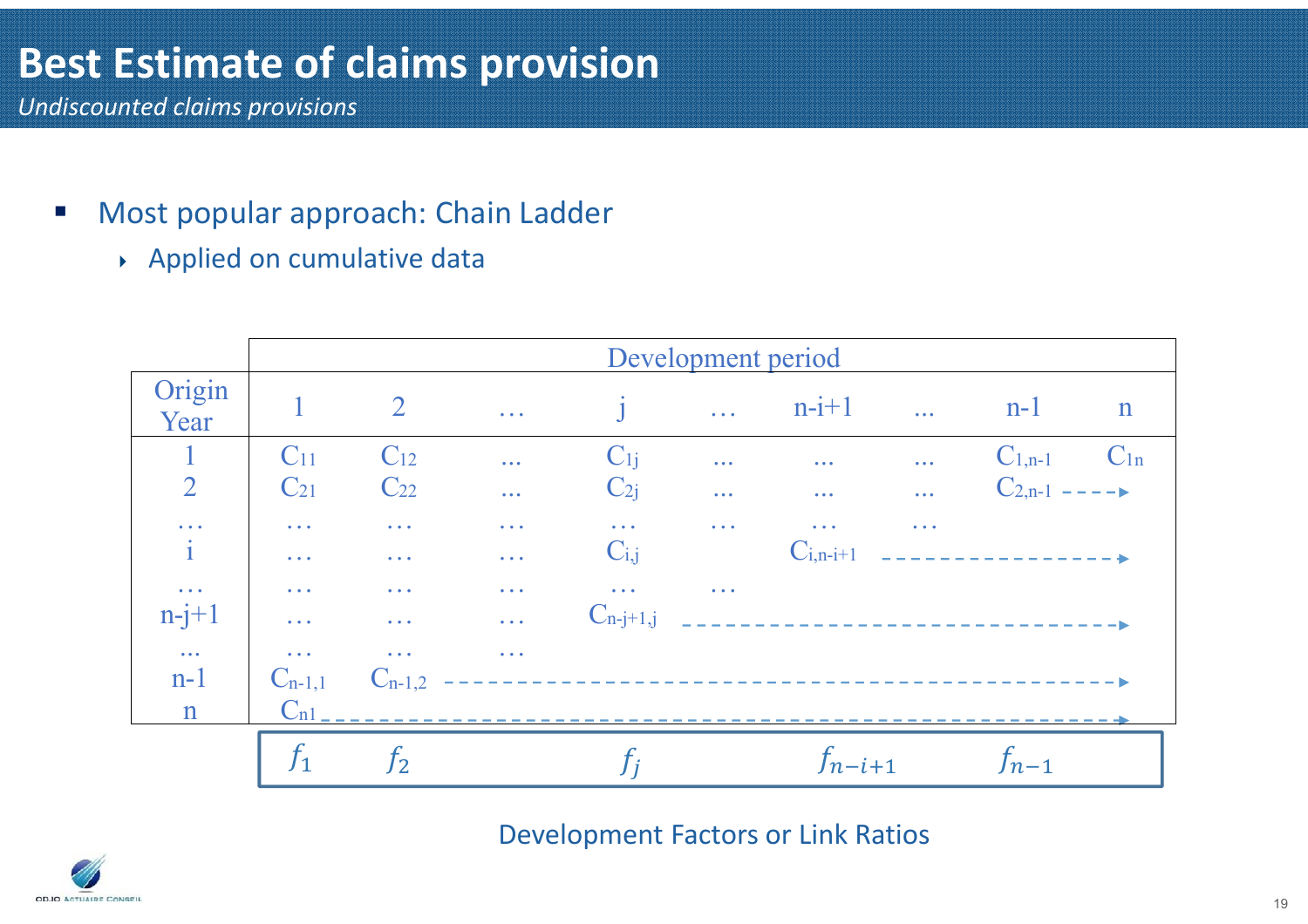- $\mathcal{L}_{\mathcal{A}}$  Most popular approach: Chain Ladder
	- Underlying assumptions
		- $\bullet$  i = accident year,  $j =$  development period
		- $E\left[C_{i,j+1} \left|C_{i,0}, C_{i,1}, \ldots, C_{i,j}\right.\right] = f_j \times C_{i,j}$  (Thomas Mack 1993)
		- Where  $f_j$  is estimated by

$$
\hat{f}_j = \frac{\sum_{i=1}^{n-j} C_{i,j+1}}{\sum_{i=1}^{n-j} C_{i,j}} = \frac{\sum_{i=1}^{n-j} C_{i,j} \times f_{i,j}}{\sum_{i=1}^{n-j} C_{i,j}}
$$

 $\rightarrow$  Thomas Mack showed that under the assumption above,  $\hat{f}_j$  is an unbiased estimator of  $f_j$ 

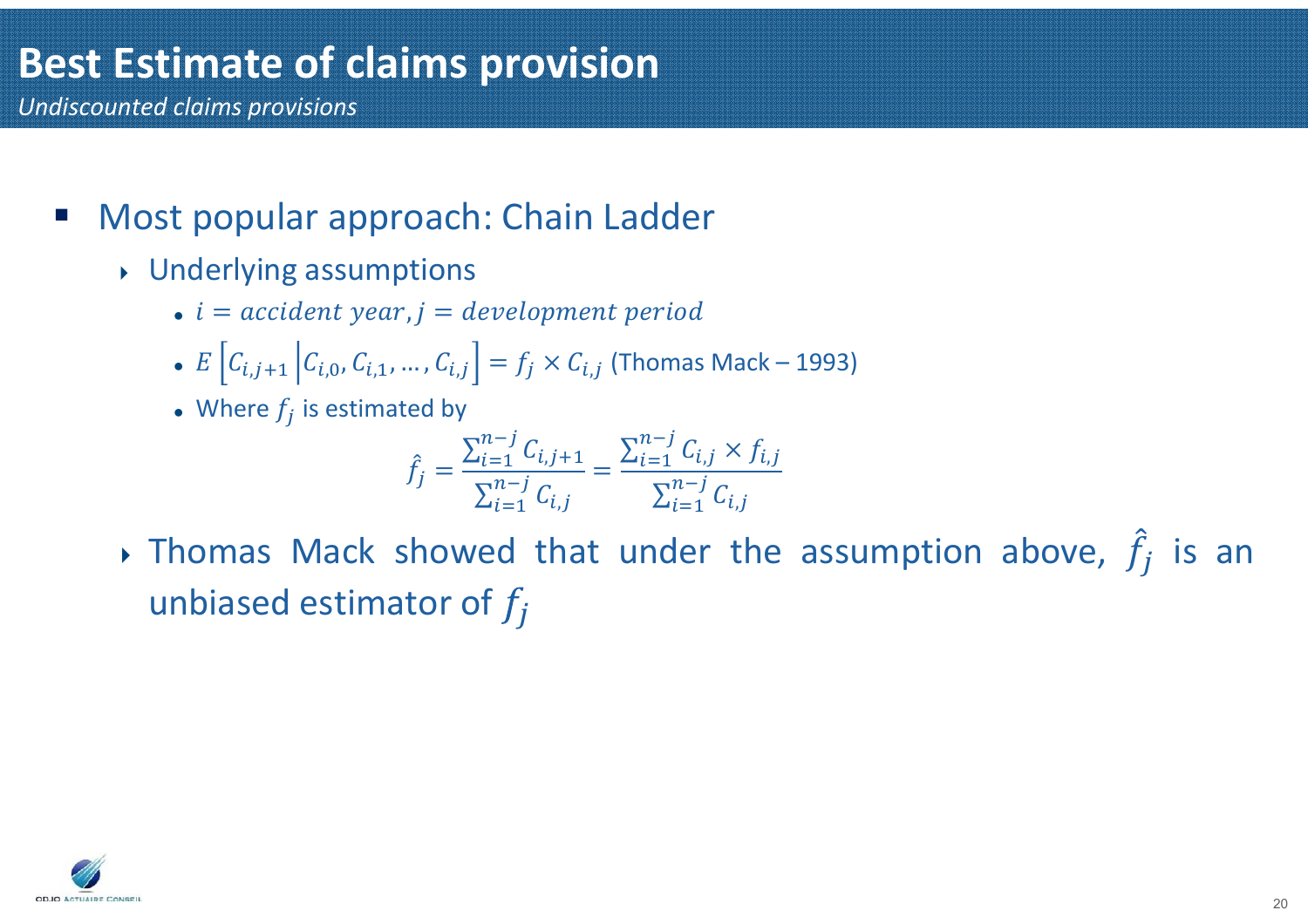- $\mathcal{L}_{\mathcal{A}}$  Application of Chain Ladder raises several questions
	- How to validate that a Chain Ladder can be applied on a triangle?
		- A pratical way to check if the assumption above is valid could be to check graphically, for each development period j if the set of couples  $(\mathcal{C}_{i,j},\;\mathcal{C}_{i,j+1})\; \mathit{pour}\;1 \leq i \leq j$  are aligned or regularly distributed around the line including the couple (0, 0) and with a slope equal to  $f_j$



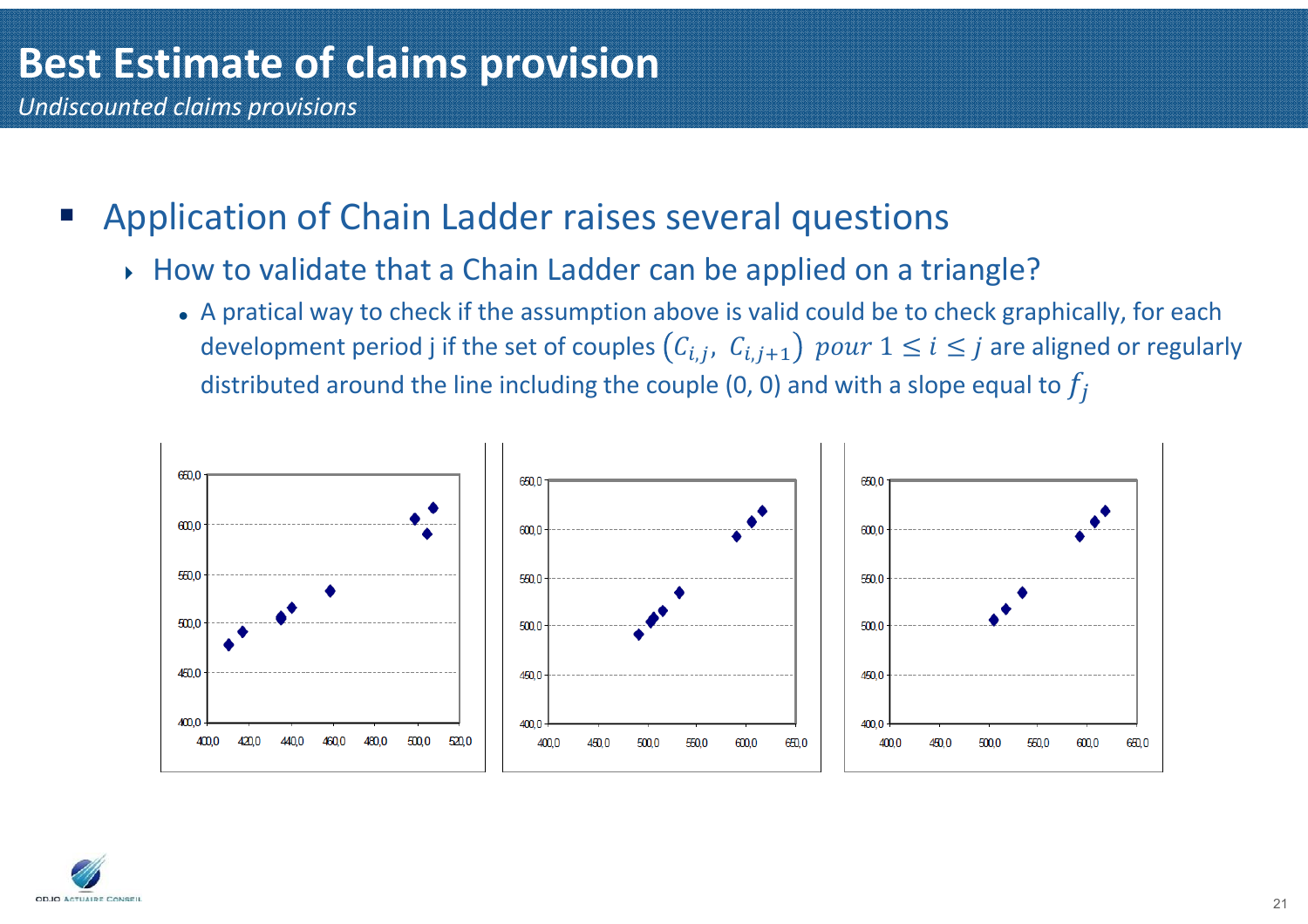- $\mathcal{L}_{\mathcal{A}}$  Application of Chain Ladder raises several questions
	- Use of Paid or Incurred (Cumulative Paid <sup>+</sup> Case Reserve) data?
		- The Paid Chain Ladder is usually applied in the following cases:
			- When it can be assumed that the case reserves do not include sufficient additional information
			- For the short tail business
				- Attention should be paid on the specific cases, where some known individual claims can make the Paid approach irrelevant
		- Incurred Chain Ladder is used when it is considered that Case reserves contain significant information that can improve the estimation
			- Example: Long Tail Business (General Liability, Motor Third Party Liability, Non Proportional reinsurance business …)
		- In reality, the paid model will be applied in any case, at least for the payments patterns estimation purpose (To be discussed later)

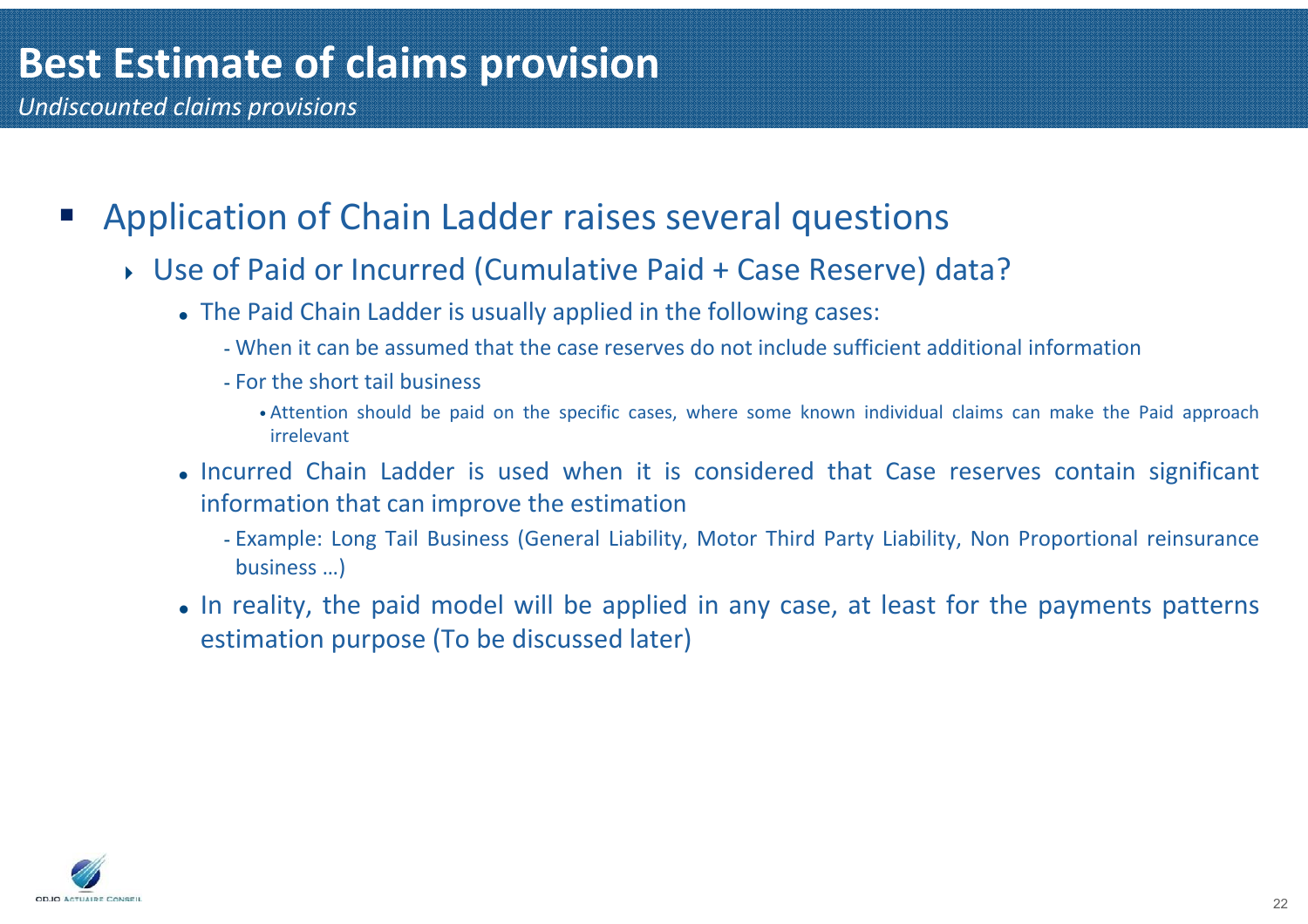- $\mathcal{L}_{\mathcal{A}}$  Application of Chain Ladder raises several questions
	- ▶ Tail Factor estimation
		- In several cases, the length of the historical development of paid is not sufficient to cover the complete development of an accident year
		- Need to estimate the tail
		- Possible approaches
			- Benchmarking
			- Curve fitting
			- Pragmatic method using the Case Reserves
				- Identify <sup>a</sup> development period at which it can be assumed that there will not be any IBNYR claim and no development of known claim is expected
				- Assume that the cumulative link ratio from this development period to the ultimate is equal to the ratio of Incurred claims divided by the cumulative paid,
	- Large Claims
		- Usually, when needed, undertakings separate large losses from the attrionnal
		- Specific treatments are then applied to these large losses.
		- The approaches used should avoid under-estimation of IBNER on these large losses

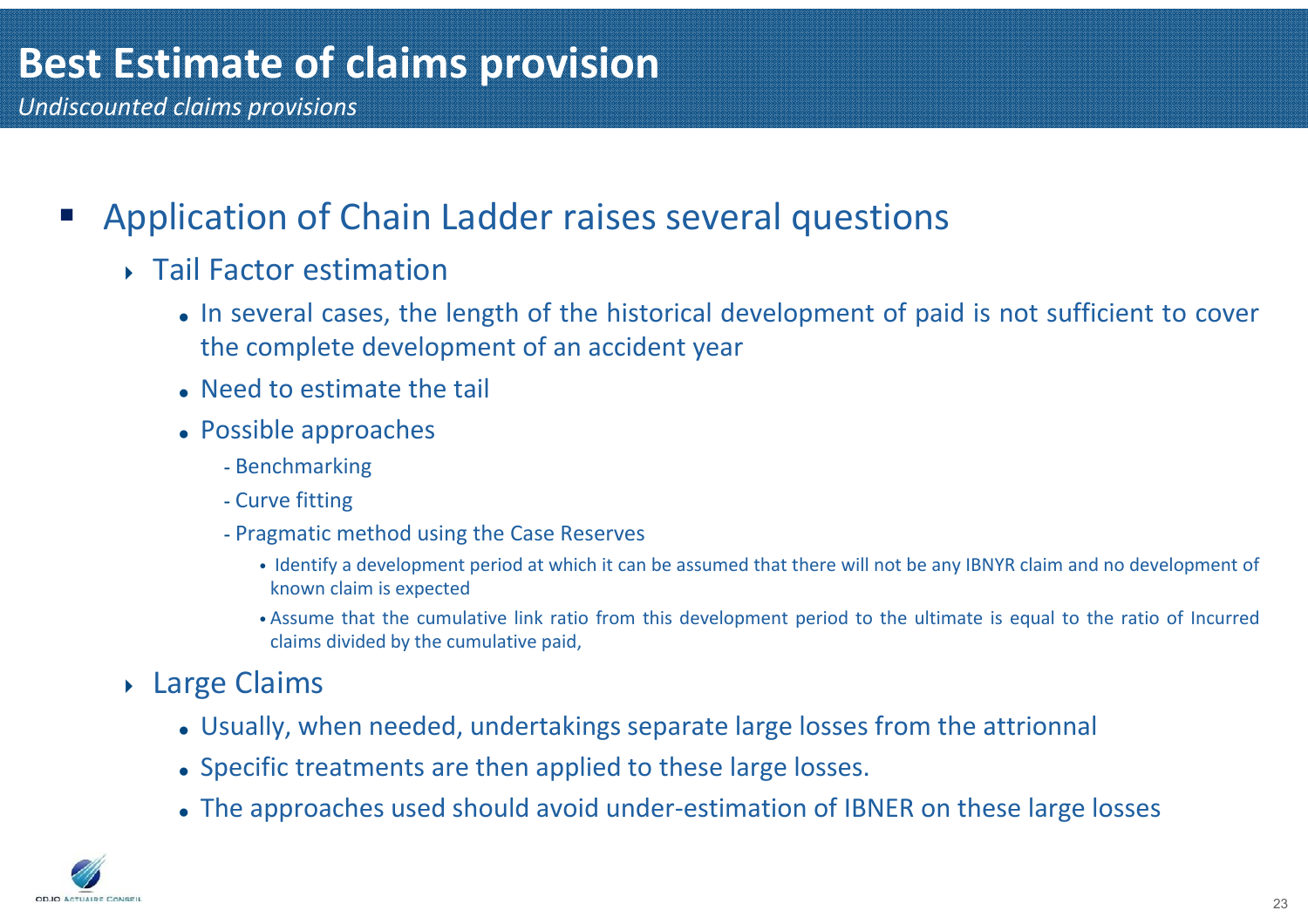# **Best Estimate of claims provision**

*Undiscounted claims provisions*

- P) **Pros of Chain Ladder method** 
	- $\rightarrow$  Simple to apply
	- Assumptions and results are easy to explain
	- Method generally accepted by the profession

…

- P) Cons of Chain Ladder method
	- When used mecanically, Chain Ladder could lead to abnormal results
	- As a multiplicative method, Chain Ladder is in general inapropriate for less developed origin year (example: the last origine year).
		- In order to avoid this problem, Chain Ladder is in general supplemented by the Bornhuetter Ferguson method for these origin years
	- Chain Ladder is not appropriate when significant diagonal effect appears in the triangle (important change in the inflation)



 $\blacktriangleright$ …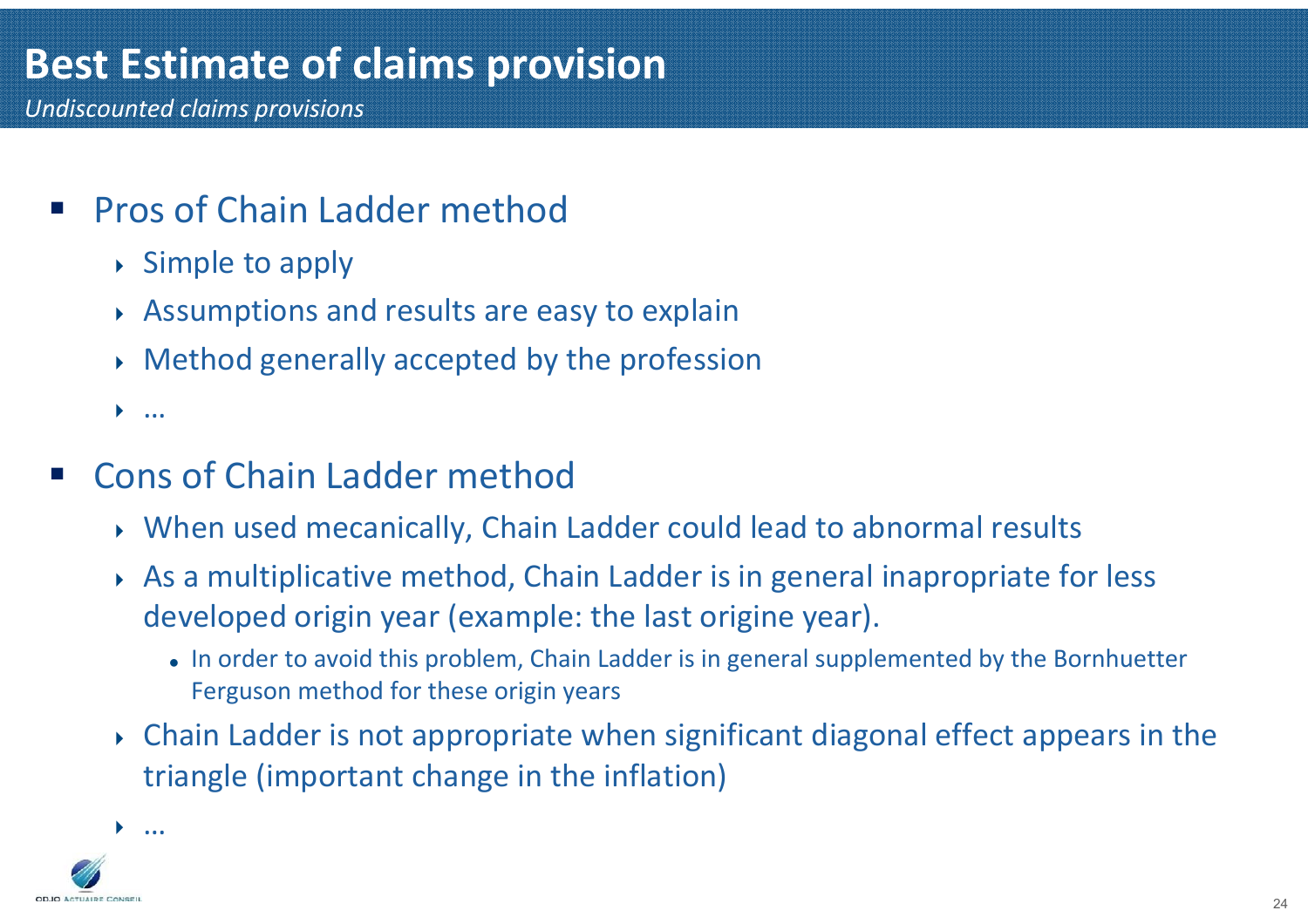- Bornhuetter-Ferguson method is additive
- This method can be presented as a credibility approach between Chain Ladder method and Ultimate Loss Ratio method
- According to this method, the ultimate claim for each origin year is estimated as following:

$$
C_{i,n} = C_{i,n-i+1} + (1 - Q_{n-i+1}) \times E_i \times \emptyset_i
$$

**Observations** (dernière diagonale) Estimation du développement de la sinistralité au-delà de la dernière diagonale

 $\phi$   $\emptyset$  is an a priori Ultimate Loss Ratio (could be provided by the pricing department, market benchmark, …)

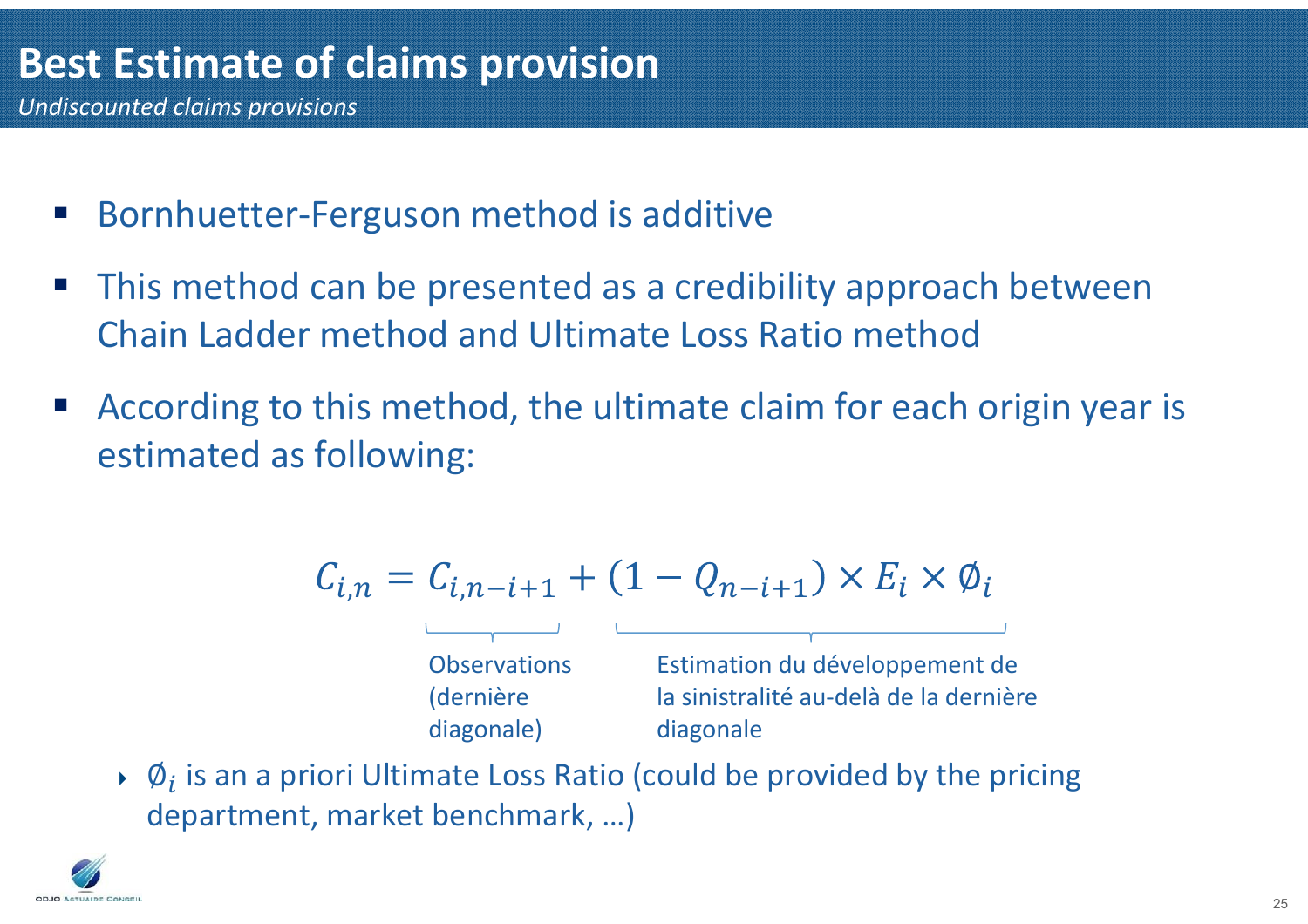- $\mathcal{L}_{\mathcal{A}}$ Run <sup>a</sup> paid Chain Ladder
- $\mathcal{L}_{\mathcal{A}}$ Estimate the Link Ratios (including the tail factor)
- $\mathbb{Z}$ Estimate the payment patterns
- $\mathcal{L}_{\mathcal{A}}$  Calculation of the future claim cash-flows by application of the payments patterns on the undiscounted Best Estimate of claims provisions
- $\mathcal{L}_{\mathrm{max}}$  Estimate the sequence of cash-flows after the last known development period
	- Extrapolation of the observed sequence
	- Extrapolation based on theoretical curves



 $\blacktriangleright$ …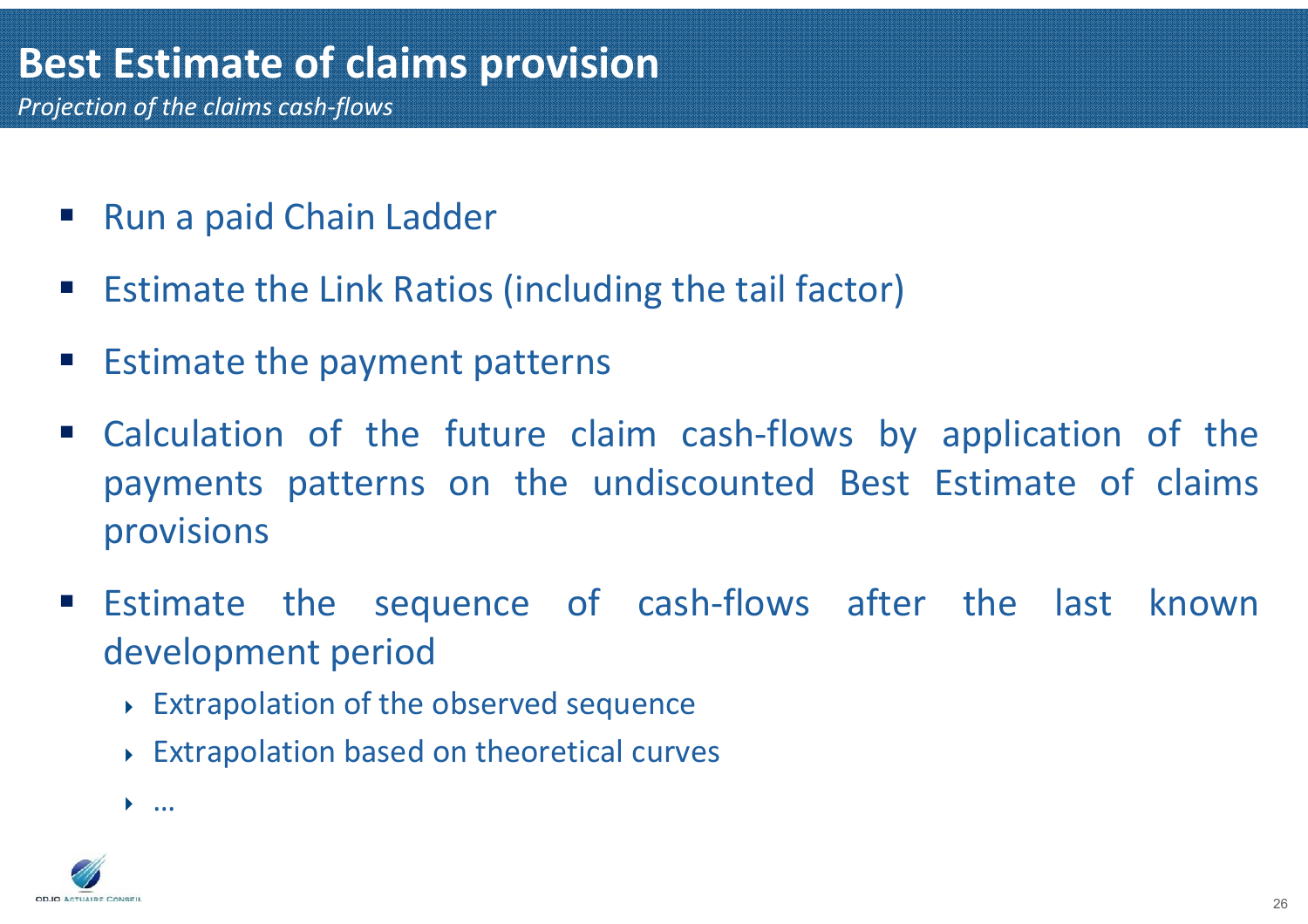- *Projection of the expenses cash-flows*
	- $\mathcal{L}_{\mathcal{A}}$  The Best Estimate of claims provision should reflect all future cash flows arising from expenses that will be incurred servicing existing policies (earned risks)
		- Claims management expenses
		- Investment management expenses
		- Acquisition expenses
		- Administration expenses
	- P) Assumptions should relate to future cash-flows:
		- Generally based on the undertaking experience
		- Allowance for future cost increase (inflation)
		- $\rightarrow$  Future changes in the environment
			- Undertaking environment (change in the claims management organization, …)
			- External environment (economic, legal, demographic, social, medical, technological, …)

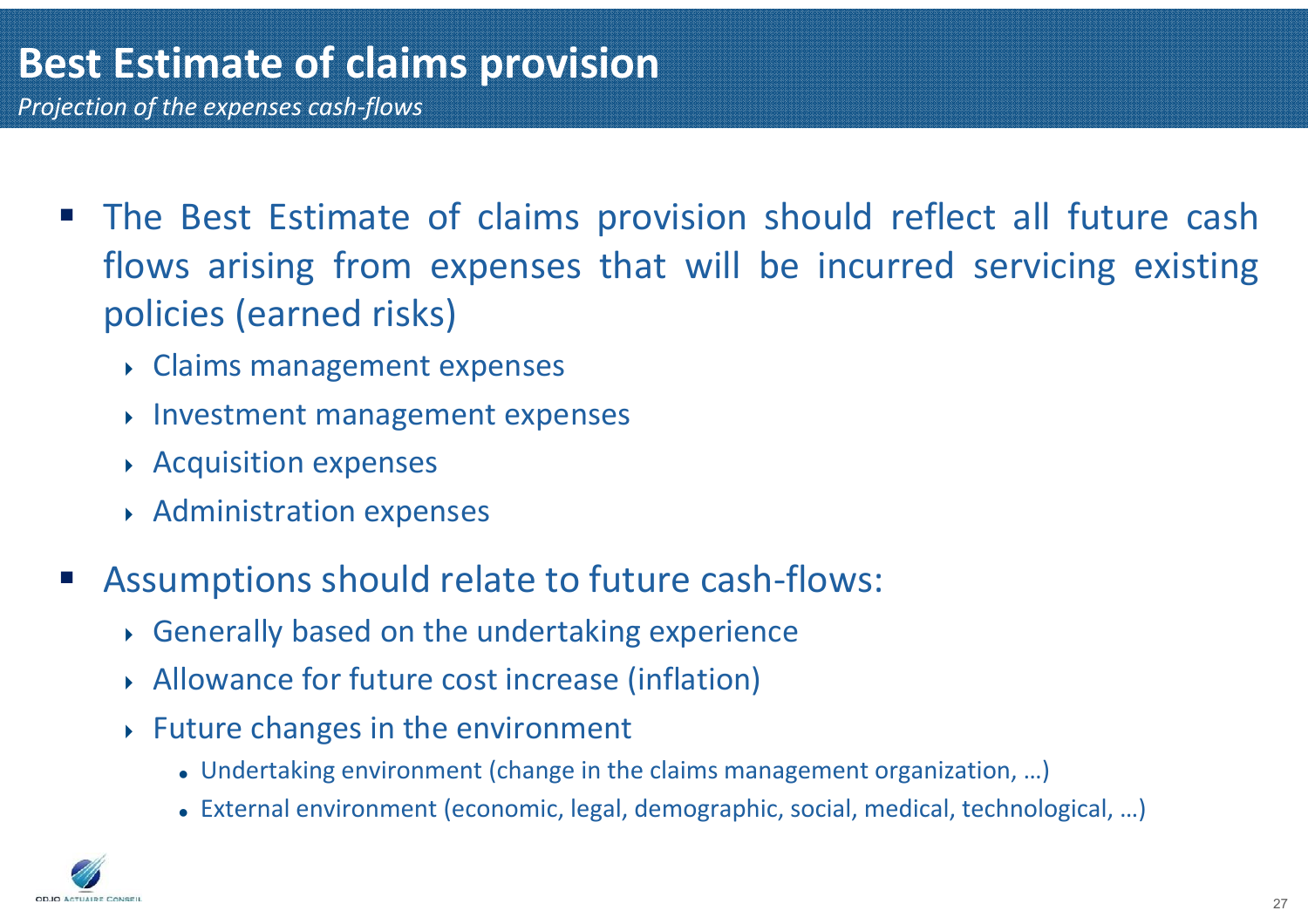- **The expenses component in the Best Estimate (claims and premium** provision) is an important challenge for insurance / reinsurance undertakings, and for the actuaries.
- Undertakings shall review, document the expenses allocation between these destinations in a consistent manner.
- $\mathcal{L}(\mathcal{A})$  Actuaries shall be able to understand the cost allocation process in order to be in <sup>a</sup> position to make reliable estimation to be included in the Best Estimate.

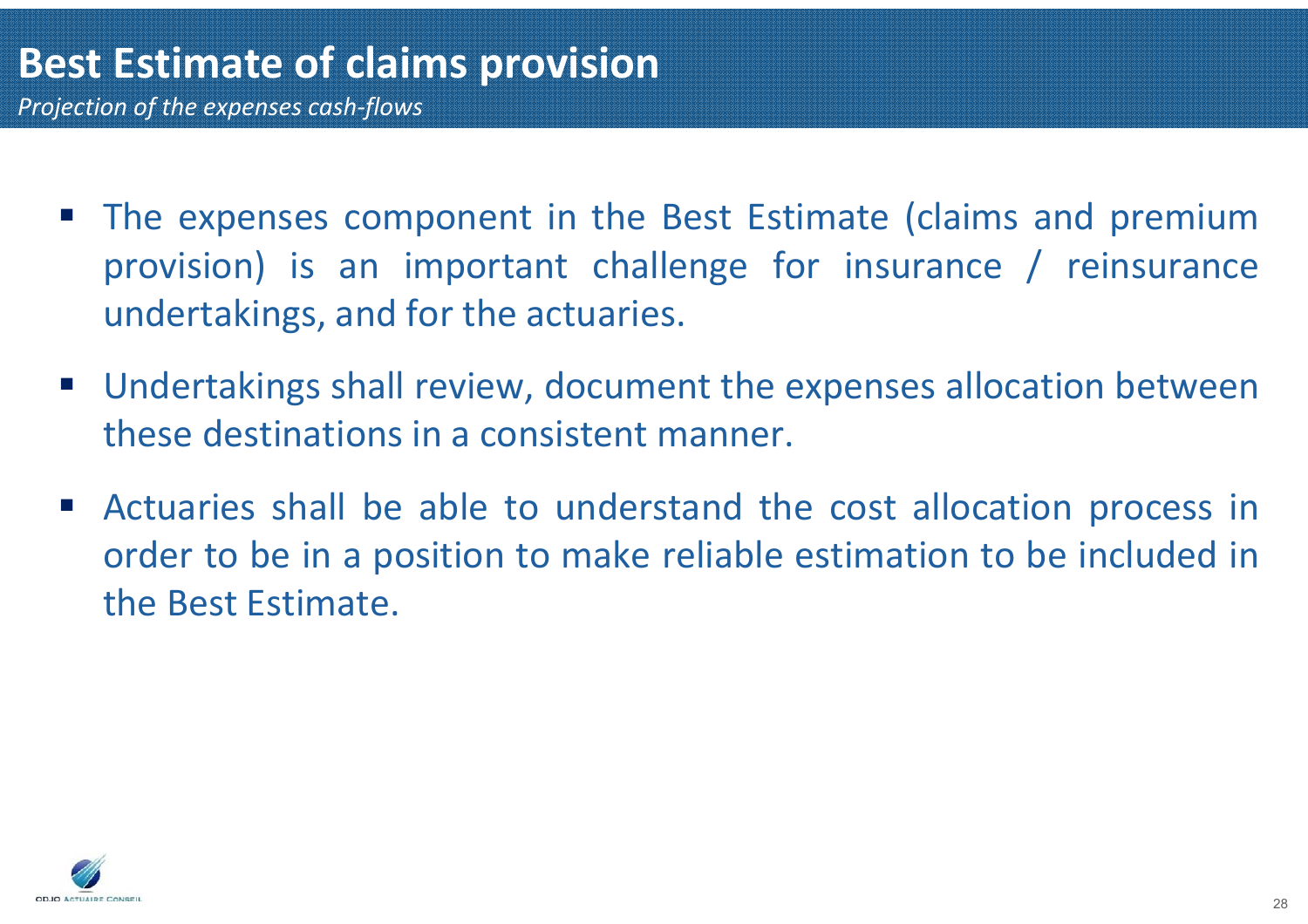- P) In general for direct insurance undertakings, the future premium is not an issue when calculating Best Estimate of claim provision.
- **However for undertakings with non proportional reinsurance** business, reinstatement premium can be due by cedants depending on the claims experience.
- $\mathcal{L}^{\mathcal{L}}$  These reinstatement premium can be considered as cash in by the reinsurers, when calculating the Best Estimate of claims provision.

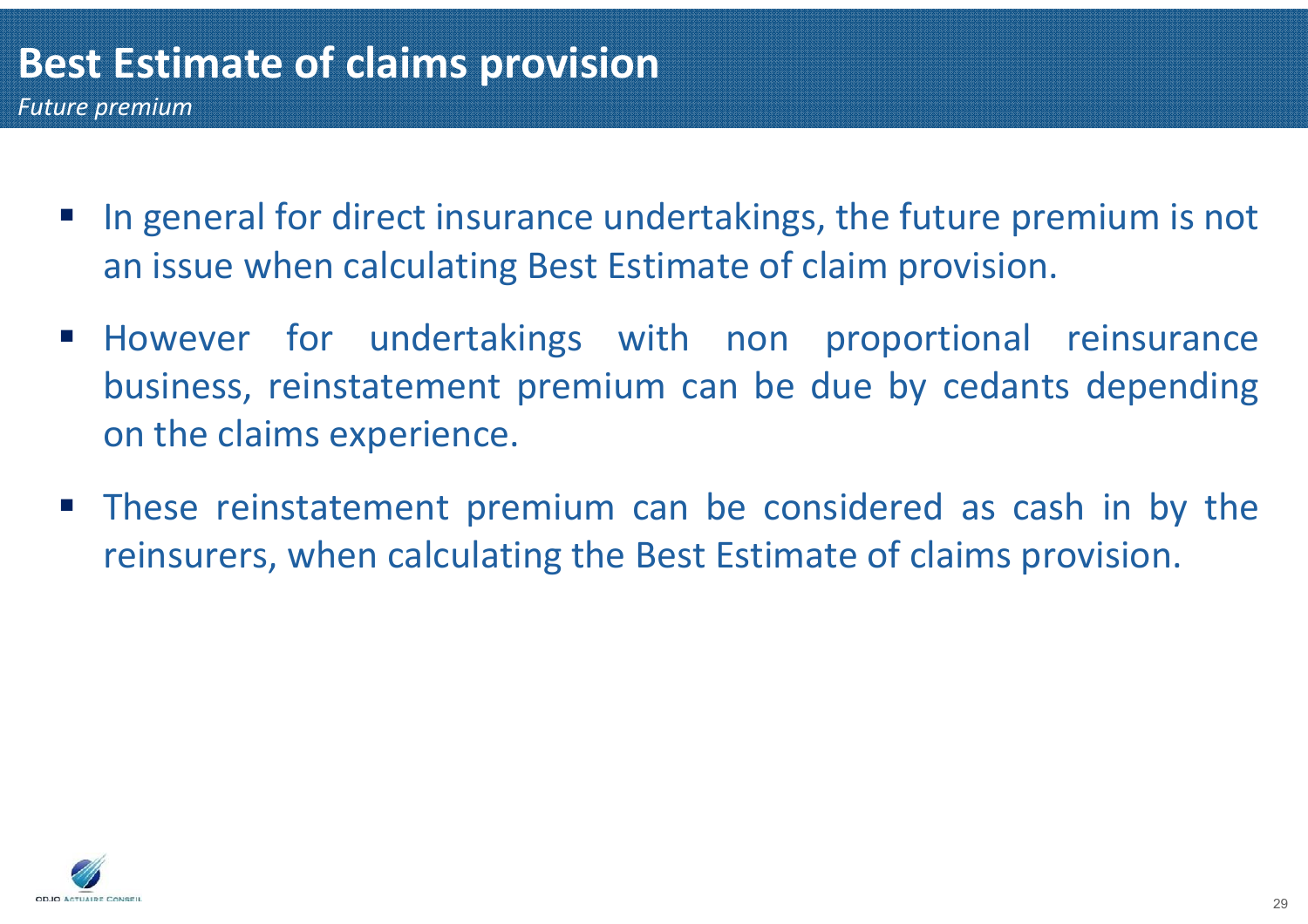#### **Best Estimate of claims provision (Gross)** *Discounting*

- $\overline{\mathbb{R}^n}$ Cash-flows shall be discounted using the basic risk free rates
- $\mathbb{R}^n$ Discounting by currency

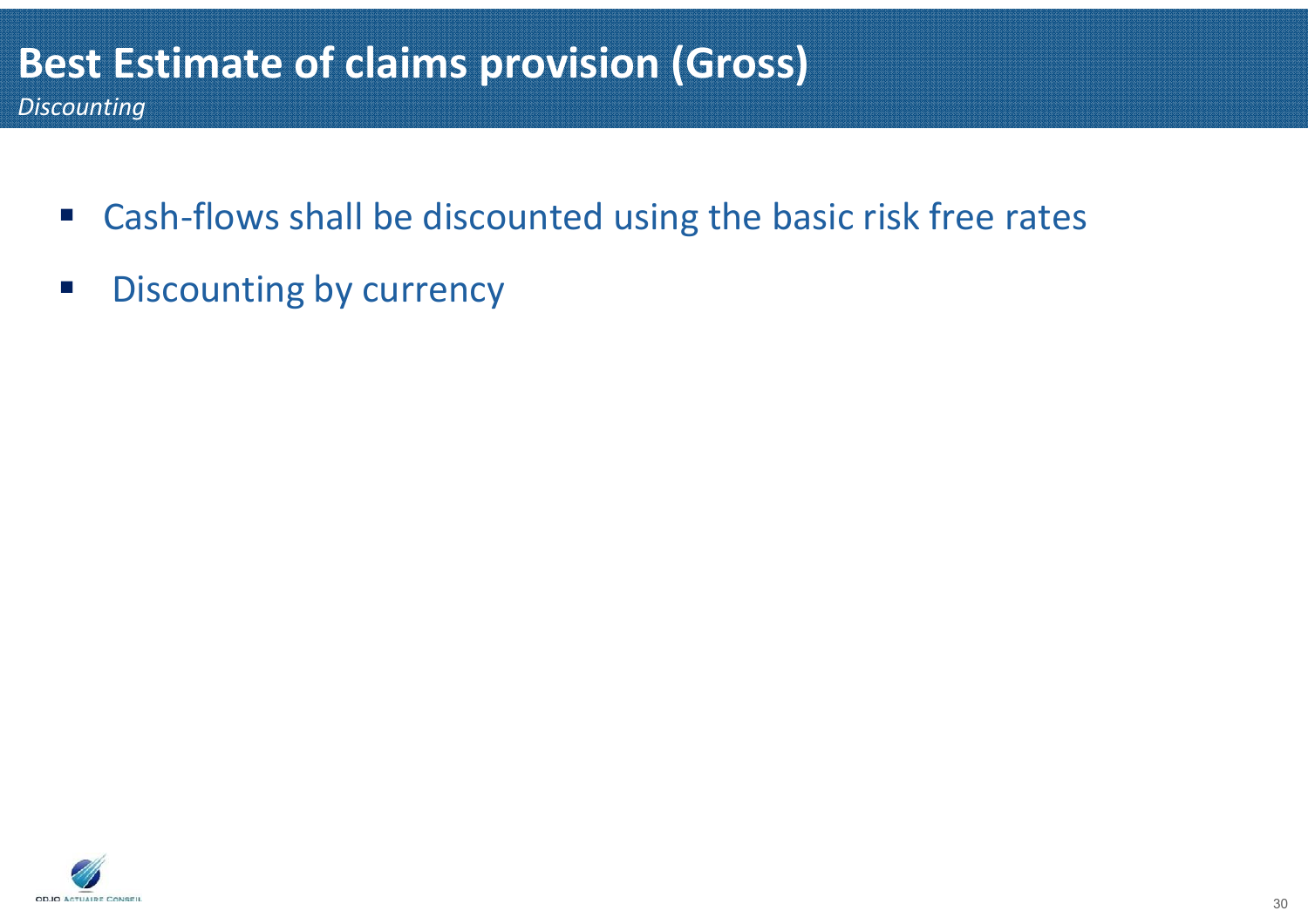## 1. Introduction

- 2. Liability valuation principles
- 3. Focus on the Best Estimate / Current Estimate
- 4. Methodologies for non-life business
- ►5. Challenge for supervisory authorities
	- 6. Discussions and Case Study

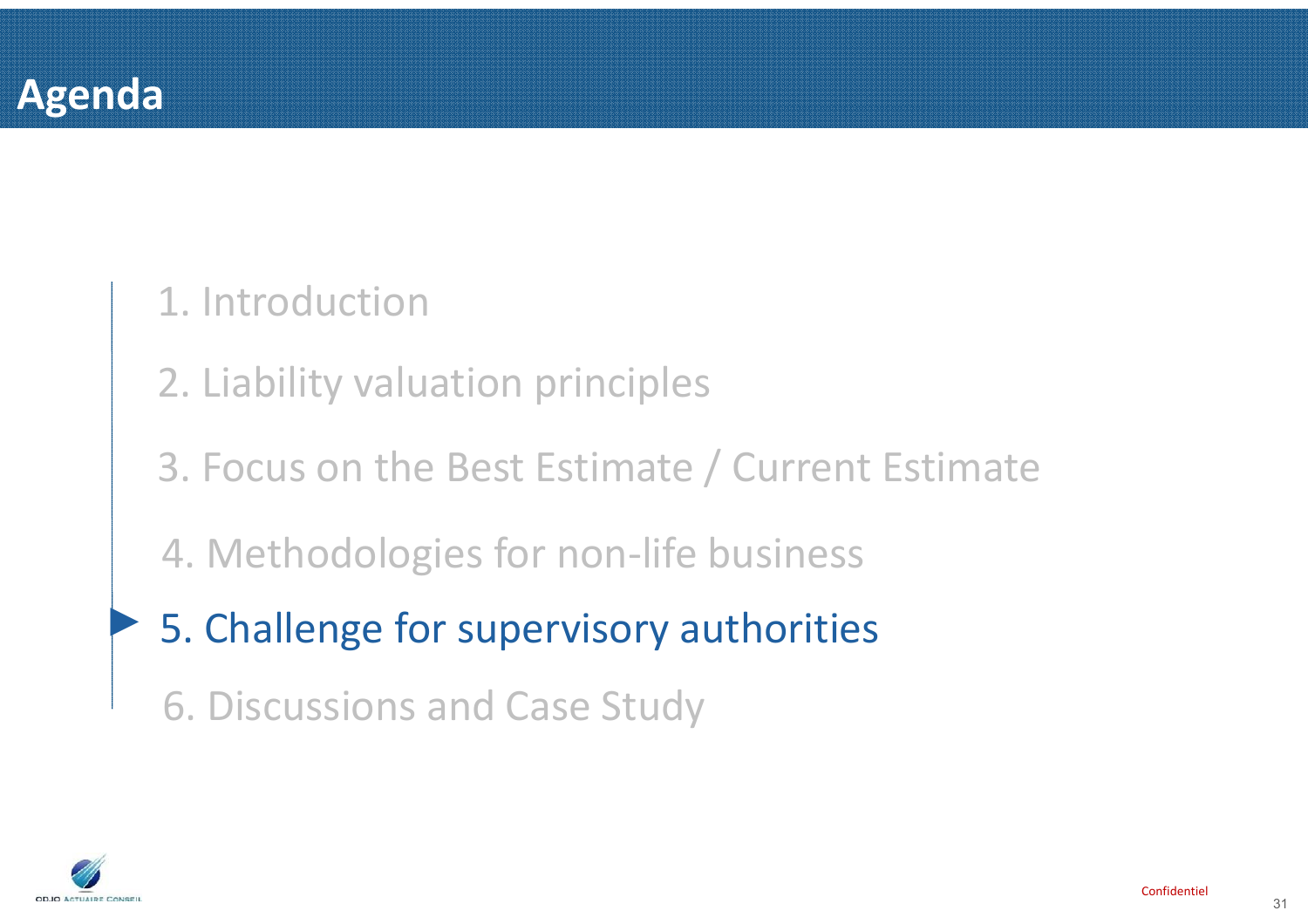## **The challenge for a supervisory authority**

- P) Intrinsically, reserving is not an easy task.
	- The actuary's objective is to predict future cash flows based on historical information on claims and any other internal and external information
- This task is more complicated for an external stakeholder (the supervisory authority)
- In general, quantitative information (development triangles, methods applied, development factors, …) provided by the company are not sufficient to gain confidence in the results produced.
- P) Additional qualitative information are required

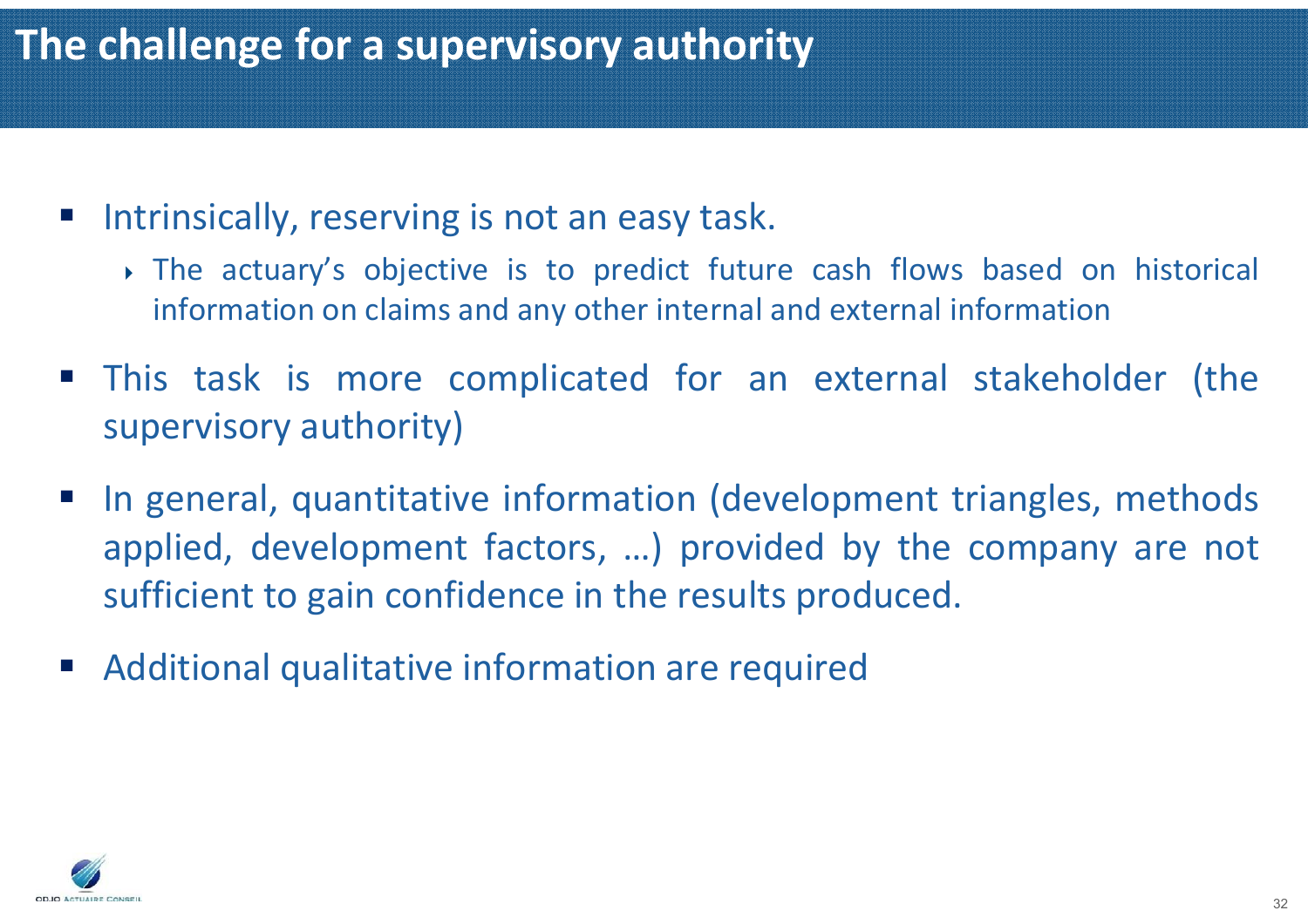## **The challenge for a supervisory authority**

#### $\mathbb{R}^n$ Examples of qualitative information

- ▶ Documentation of the reserving process, going from the contracts selling to the claims payments and valuation
	- Nature of risk covered
	- History of the portfolio
	- Description of the claim management process
	- Overview of the claims managements policy
	- How is the actuary involved in this process?

#### ▶ Documentation about the data quality

- Description of the collection of the data used for the reserving purpose
- Controls and reconciliations
- Description of any limitation in the data and impact on the analysis made by the actuary
- ▶ Documentation of the methodology used and why this methodology is appropriate to the underlying risk
- ▶ Justification of assumptions made
- ▶ Any change in the methodology shall be documented
- Sensitivity analysis
- Variation analysis (N-1 versus N)

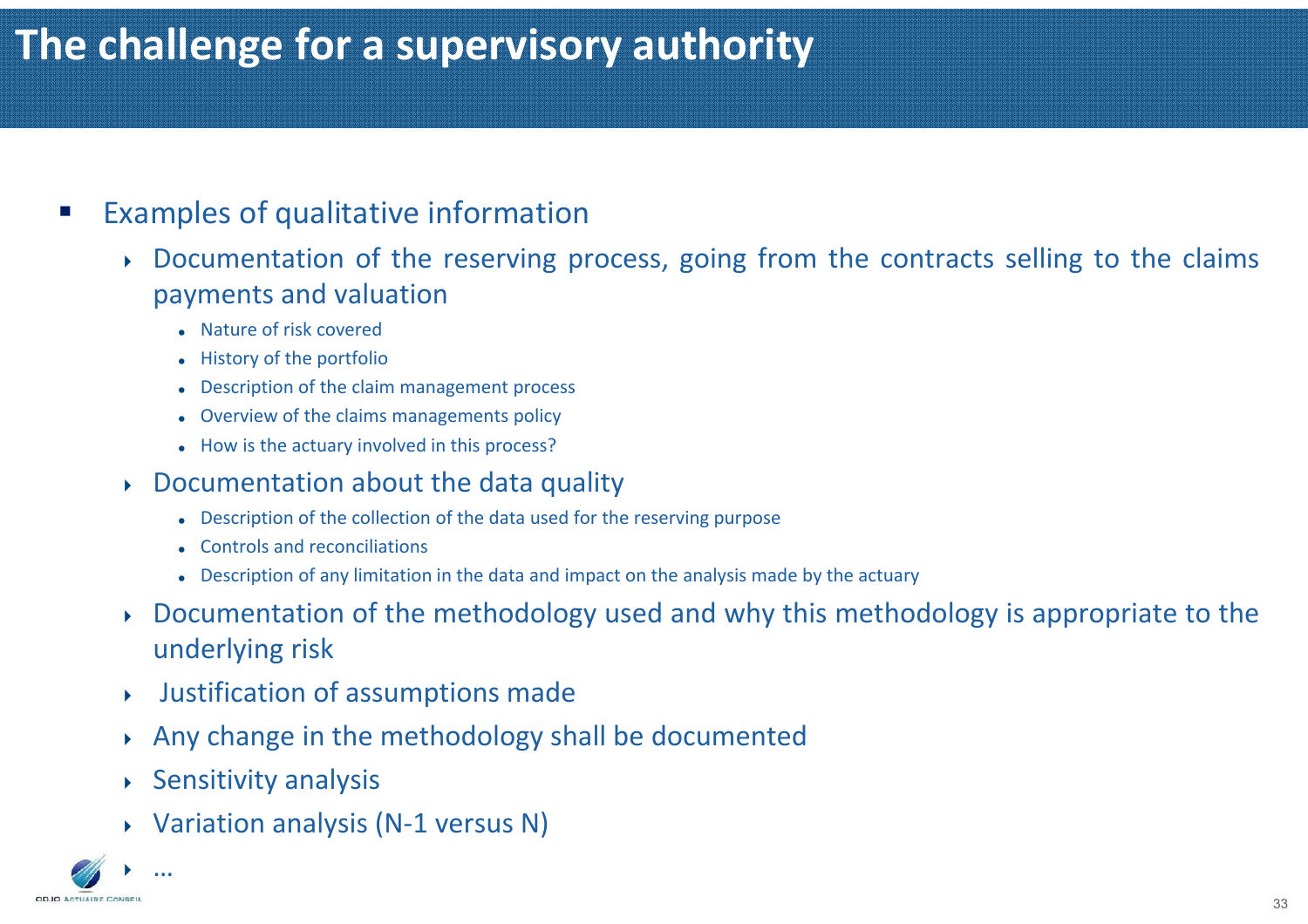

#### 1. Introduction

- 2. Liability valuation principles
- 3. Focus on the Best Estimate / Current Estimate
- 4. Methodologies for non-life business
- 5. Challenges for supervisory authorities
- ►6. Discussions and Case Study

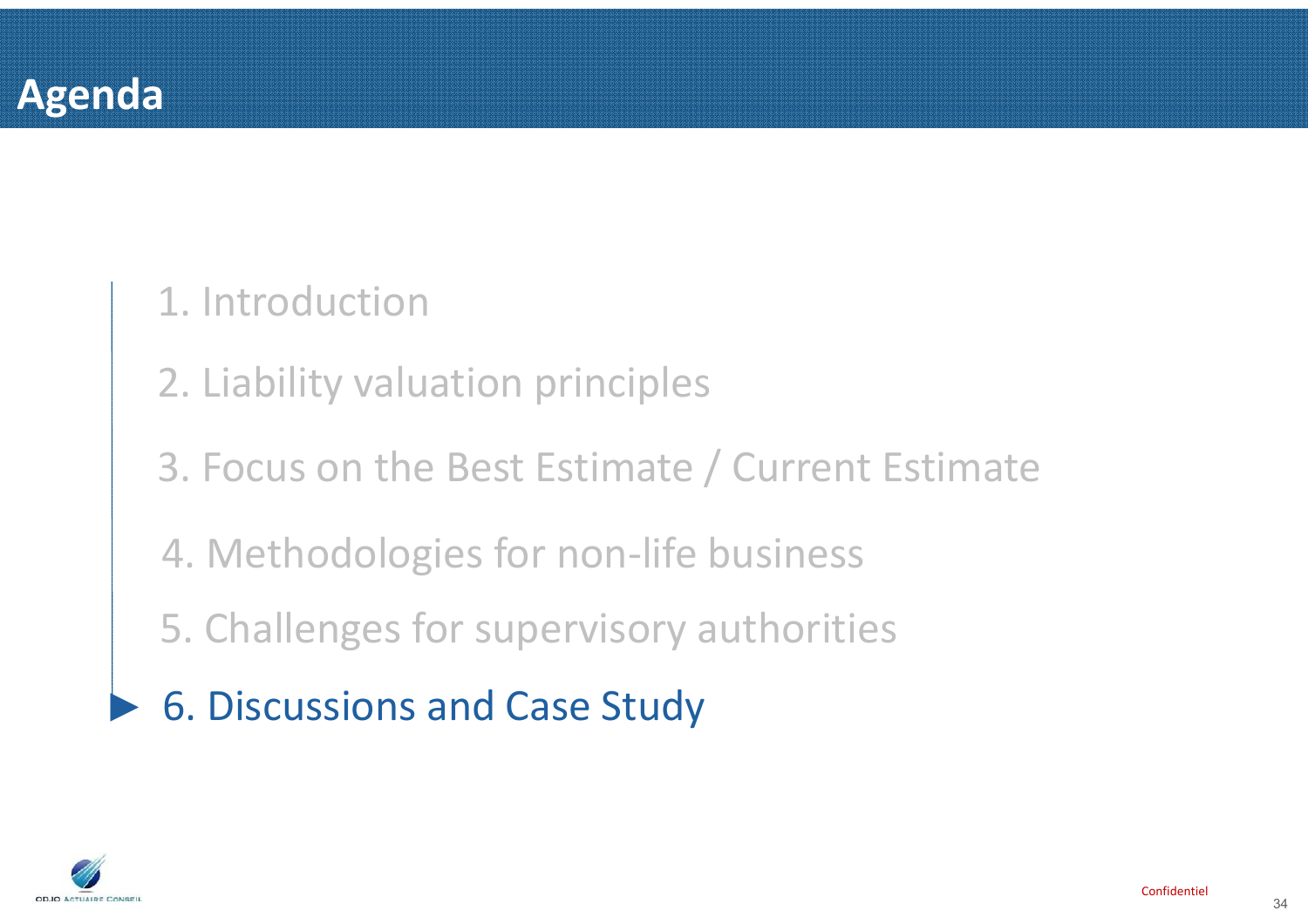## **Discussions**

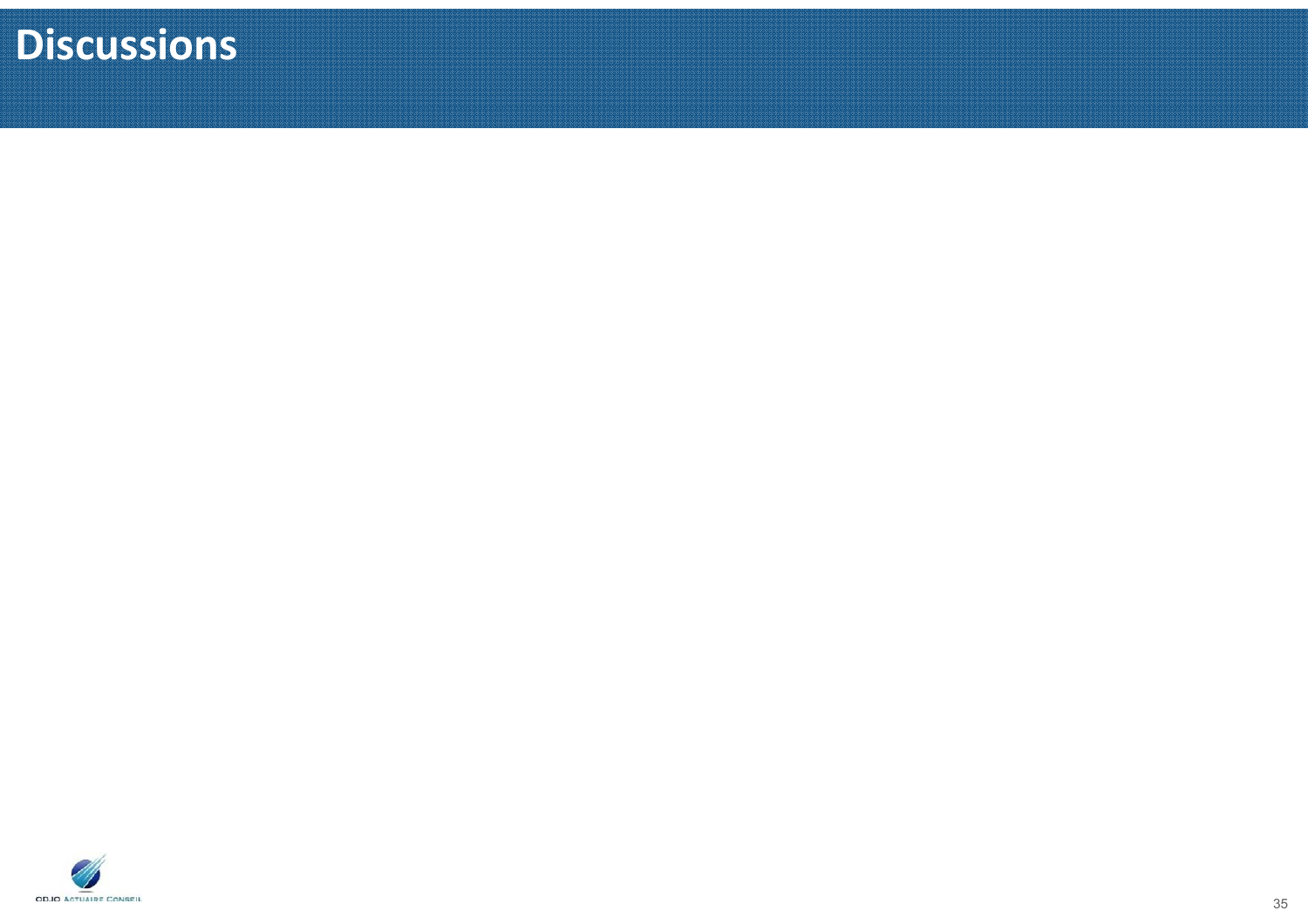

Reserves calculation for <sup>a</sup> long tail business